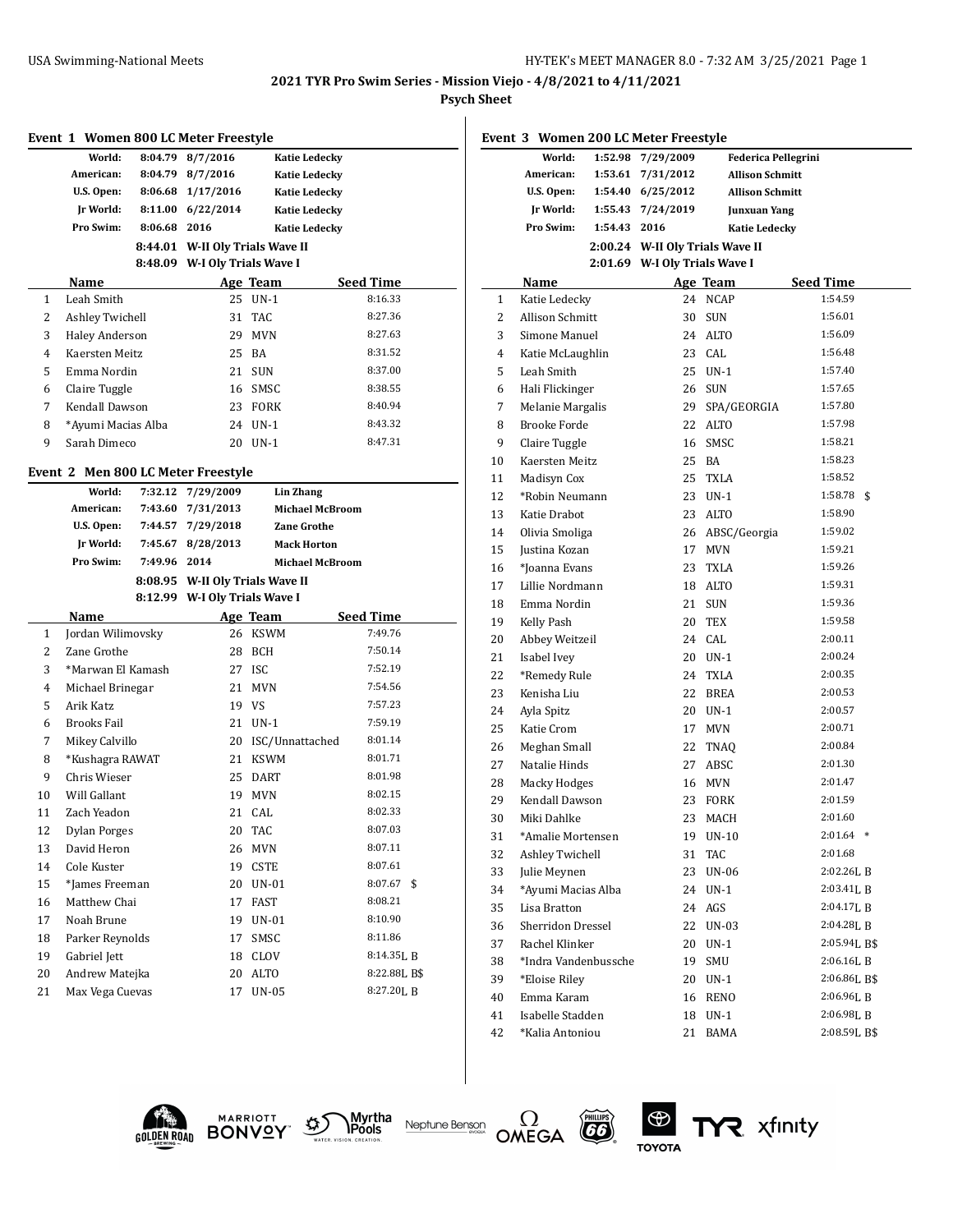$\overline{a}$ 

**Psych Sheet**

|              | <b>Event 4 Men 200 LC Meter Freestyle</b> |              |                                 |                       |                          |  |
|--------------|-------------------------------------------|--------------|---------------------------------|-----------------------|--------------------------|--|
|              | World:                                    | 1:42.00      | 7/28/2009                       |                       | Paul Biedermann          |  |
|              | American:                                 | 1:42.96      | 8/12/2008                       | <b>Michael Phelps</b> |                          |  |
|              | U.S. Open:                                |              | $1:44.10$ $7/1/2008$            | <b>Michael Phelps</b> |                          |  |
|              | Ir World:                                 |              | 1:46.13 12/18/2018              |                       | <b>Elijah Winnington</b> |  |
|              | Pro Swim:                                 | 1:44.82 2016 |                                 | Sun Yang              |                          |  |
|              |                                           |              | 1:49.65 W-II Oly Trials Wave II |                       |                          |  |
|              |                                           |              | 1:50.79 W-I Oly Trials Wave I   |                       |                          |  |
|              | Name                                      |              |                                 | Age Team              | Seed Time                |  |
| $\mathbf{1}$ | Andrew Seliskar                           |              |                                 | 24 CAL                | 1:45.71                  |  |
| 2            | Dean Farris                               |              | 23                              | VS                    | 1:46.45                  |  |
| 3            | Zach Apple                                |              |                                 | 23 MVN                | 1:46.76                  |  |
| 4            | *Batur Unlu                               |              |                                 | 18 UN-01              | 1:47.08                  |  |
| 5            | *Jorge Iga                                |              |                                 | 24 UN-1               | 1:47.14                  |  |
| 6            | Caeleb Dressel                            |              |                                 | 24 GSC                | 1:47.31                  |  |
| 7            | Patrick Callan                            |              | 21                              | $UN-01$               | 1:47.36                  |  |
| 8            | *Khader Baqlah                            |              |                                 | 22 GSC                | 1:47.72                  |  |
| 9            | Trenton Julian                            |              | 22                              | CAL                   | 1:47.73                  |  |
| 10           | Zane Grothe                               |              |                                 | 28 BCH                | 1:47.90                  |  |
| 11           | *Alex Kunert                              |              |                                 | 25 UN-1               | 1:47.93                  |  |
| 12           | *Zheng Quah                               |              |                                 | 24 CAL                | 1:48.29                  |  |
| 13           | *Tomer Frankel                            |              |                                 | 20 ISC/Israel         | 1:48.40                  |  |
| 14           | *Marwan El Kamash                         |              |                                 | 27 ISC                | 1:48.59                  |  |
| 15           | Jay Litherland                            |              |                                 | 25 DYNA               | 1:49.21                  |  |
| 16           | Dare Rose                                 |              |                                 | 18 CAL                | 1:49.26                  |  |
| 17           | Destin Lasco                              |              |                                 | 19 CAL                | 1:49.58                  |  |
| 18           | Will Macmillan                            |              |                                 | 23 ALTO               | 1:49.65                  |  |
| 19           | Drew Loy                                  |              |                                 | 23 GSC                | 1:49.87                  |  |
| 20           | <b>Brooks Fail</b>                        |              | 21                              | $UN-1$                | 1:50.13                  |  |
| 21           | *Mokhtar Al-Yamani                        |              | 23                              | CW                    | 1:50.18                  |  |
| 22           | Ryan Lochte                               |              |                                 | 36 GSC                | 1:50.25                  |  |
| 23           | *Mohamed Hassan                           |              |                                 | 24 ISC                | 1:50.44                  |  |
| 24           | Michael Tenney                            |              |                                 | 22 BREA               | 1:50.59                  |  |
| 25           | Chris Wieser                              |              |                                 | 25 DART               | 1:50.66                  |  |
| 26           | Zach Yeadon                               |              |                                 | 21 CAL                | 1:50.80LB                |  |
| 27           | <b>Grant Sanders</b>                      |              |                                 | 23 GSC                | 1:50.81LB                |  |
| 28           | Abrahm DeVine                             |              |                                 | 24 TE                 | 1:50.95LB                |  |
| 29           | Christopher Mykkanen                      |              |                                 | 20 NOVA               | 1:51.57LB                |  |
| 30           | Dominic Margarino                         |              |                                 | 20 USCA               | 1:51.65L B\$             |  |
| 31           | Hunter Ingram                             |              | 20                              | UN-02                 | 1:51.70L B#              |  |
| 32           | Luke Maurer                               |              | 19                              | ALTO                  | 1:51.89LB\$              |  |
| 33           | Harry Homans                              |              | 21                              | USCA                  | 1:52.00LB                |  |
| 34           | *James Freeman                            |              | 20                              | <b>UN-01</b>          | 1:52.11L B\$             |  |
| 35           | Arik Katz                                 |              | 19                              | VS                    | 1:52.30LB                |  |
| 36           | Andrew Matejka                            |              | 20                              | ALTO                  | 1:52.72LB\$              |  |
| 37           | <b>Bryce Mefford</b>                      |              | 22                              | CAL                   | 1:52.85L B               |  |
| 38           | Daniel Carr                               |              | 22                              | CAL                   | 1:53.02LB\$              |  |
| 39           | David Heron                               |              | 26                              | MVN                   | 1:53.37L B               |  |
| 40           | Daniel Gloude                             |              | 24                              | CSTE                  | 1:53.87L B               |  |
| 41           | Michael Brinegar                          |              | 21                              | MVN                   | 1:53.98L B               |  |
| 42           | *Zachary Tan                              |              | 17                              | DART                  | 1:54.15L B               |  |

| 43 | Will Gallant             | 19 MVN   | $1:54.56$ L R |
|----|--------------------------|----------|---------------|
|    | 44 Cole Kuster           | 19 CSTE  | $1:54.77$ L R |
|    | 45 Diego Camacho Salgado | 18 UN-02 | $2:02.66$ , B |
|    | 46 Matthew Chai          | 17 FAST  | $2:02.69$ LR  |
|    |                          |          |               |

### **Event 5 Women 100 LC Meter Breaststroke**

|              | World:                                |              | 1:04.13 7/25/2017               | <b>Lilly King</b>     |                                |
|--------------|---------------------------------------|--------------|---------------------------------|-----------------------|--------------------------------|
|              | American:                             |              | 1:04.13 7/25/2017               | <b>Lilly King</b>     |                                |
|              | U.S. Open:                            |              | 1:04.45 8/7/2009                | Jessica Hardy         |                                |
|              | Jr World:                             |              | 1:05.39 8/20/2014               | <b>Ruta Meilutyte</b> |                                |
|              | Pro Swim:                             | 1:05.57 2011 |                                 | Rebecca Soni          |                                |
|              |                                       |              | 1:09.55 W-II Oly Trials Wave II |                       |                                |
|              |                                       |              | 1:10.99 W-I Oly Trials Wave I   |                       |                                |
|              | Name                                  |              |                                 | Age Team              | <b>Seed Time</b>               |
| $\mathbf{1}$ | Lilly King                            |              |                                 | 24 ISC                | 1:04.93                        |
| 2            | Annie Lazor                           |              | 26                              | <b>MVN</b>            | 1:06.03                        |
| 3            | Molly Hannis                          |              | 29                              | TNAQ                  | 1:06.43                        |
| 4            | Kaitlyn Dobler                        |              | 19                              | UN-01                 | 1:06.97                        |
| 5            | Emily Escobedo                        |              | 25                              | COND                  | 1:07.11                        |
| 6            | <b>Bethany Galat</b>                  |              | 25                              | AGS                   | 1:07.13                        |
| 7            | Micah Sumrall                         |              | 30                              | GAME                  | 1:07.40                        |
| 8            | Lydia Jacoby                          |              | 17                              | UN-01                 | 1:07.57                        |
| 9            | Allie Raab                            |              | 20                              | ALTO                  | $1:07.87$ \$                   |
| 10           | Kathleen Baker                        |              | 24                              | TE/NYAC               | 1:07.90                        |
| 11           | *Ema Rajic                            |              | 21                              | $UN-1$                | 1:08.17                        |
| 12           | *Diana Petkova                        |              | 20                              | UN-05                 | $1:08.78$ #                    |
| 13           | Isabelle Odgers                       |              | 20                              | UN-04                 | 1:09.34                        |
| 14           | Danielle Herrmann                     |              | 33                              | CLOV                  | 1:09.87                        |
| 15           | Abigail Herscu                        |              |                                 | 16 LAC                | 1:10.28                        |
| 16           | *Laura Morley                         |              | 24                              | -ISC                  | 1:10.44                        |
| 17           | *Klara Thormalm                       |              | 23                              | $UN-1$                | 1:10.45                        |
| 18           | Ali Harrison                          |              | 21                              | $UN-1$                | 1:10.55<br>\$                  |
| 19           | Morganne Malloy                       |              | 16                              | NOVA                  | 1:10.58                        |
| 20           | Liz Roberts                           |              | 33                              | GAME                  | 1:10.78                        |
| 21           | Izabella Adame                        |              |                                 | 18 CANY               | 1:10.84                        |
| 22           | Skyler Smith                          |              | 17                              | PEAK                  | 1:10.97                        |
| 23           | Hannah Marinovich                     |              | 14                              | CLOV                  | 1:11.22LB                      |
| 24           | Claire Beaty                          |              | 24                              | UN-06                 | $1:11.73$ , B                  |
| 25           | *Manuela Mendolicchio                 |              | 23                              | CLOV                  | 1:12.20LB                      |
| 26           | Zoey Zeller                           |              | 16                              | <b>UN-07</b>          | 1:12.30LB                      |
| 27           | Jamie Stone                           |              | 22                              | <b>UN-09</b>          | 1:15.03LB                      |
|              | Event 6 Men 100 LC Meter Breaststroke |              |                                 |                       |                                |
|              | World:                                |              | 56.88 7/21/2019                 | <b>Adam Peaty</b>     |                                |
|              | American:                             |              | 58.64 7/23/2017                 | <b>Kevin Cordes</b>   |                                |
|              | U.S. Open:                            |              | 58.74 6/30/2017                 |                       | <b>Kevin Cordes/Jaoa Gomes</b> |
|              | Ir World:                             |              | 59.01 8/23/2017                 | Nicolo Martinenghi    |                                |
|              | Pro Swim:                             | 58.86 2017   |                                 | <b>Adam Peaty</b>     |                                |
|              |                                       |              | 1:01.97 W-II Oly Trials Wave II |                       |                                |
|              |                                       |              | 1:03.29 W-I Oly Trials Wave I   |                       |                                |

**GOLDEN ROAD** 



Myrtha<br>**\Pools** Neptune Benson







**Name Age Team Seed Time** Andrew Wilson 27 ABSC 58.93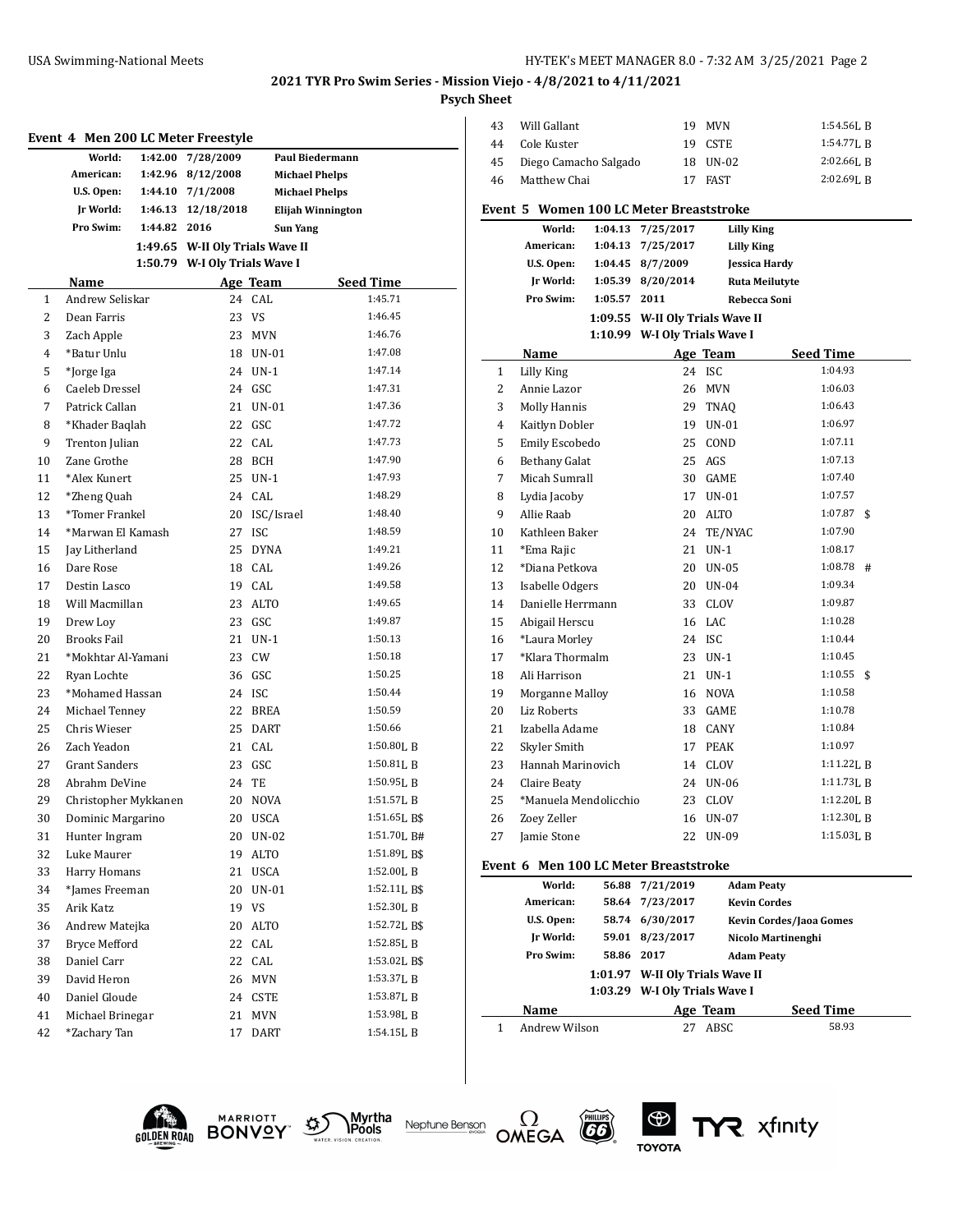$\overline{\phantom{0}}$ 

## **Psych Sheet**

### **Event 6 ...(Men 100 LC Meter Breaststroke)**

|    | Name                 |    | Age Team     | <b>Seed Time</b> |    |
|----|----------------------|----|--------------|------------------|----|
| 2  | Michael Andrew       | 21 | RPC          | 59.14            |    |
| 3  | Michael Houlie       | 20 | $UN-01$      | $59.64$ \$       |    |
| 4  | Brandon Fischer      | 32 | LAC          | 59.86            |    |
| 5  | Nic Fink             | 27 | ABSC/Georgia | 59.94            |    |
| 6  | Reece Whitley        | 21 | CAL          | 1:00.05          | \$ |
| 7  | Kevin Cordes         | 27 | ABSC         | 1:00.21          |    |
| 8  | Josh Prenot          | 27 | CAL          | 1:00.76          |    |
| 9  | Lyubomir Epitropov   | 21 | $UN-02$      | 1:00.96          | \$ |
| 10 | *Nils Wich-Glasen    | 26 | GSC          | 1:01.03          |    |
| 11 | *Mauro Castillo Luna | 25 | AGS          | 1:01.04          |    |
| 12 | Jonathan Tybur       | 24 | GSC          | 1:01.16          |    |
| 13 | <b>Tommy Cope</b>    | 23 | CW           | 1:01.21          |    |
| 14 | *Youssef El Kamash   | 25 | <b>ISC</b>   | 1:01.24          |    |
| 15 | *Jimmy Deiparine     | 28 | <b>NOVA</b>  | 1:01.46          |    |
| 16 | Justin Winnett       | 25 | <b>UN-01</b> | 1:01.79          |    |
| 17 | Chase Kalisz         | 27 | ABSC/Georgia | 1:01.96          |    |
| 18 | *Mario Koenigsperger | 23 | <b>USCA</b>  | 1:02.21          |    |
| 19 | Dillon Hillis        | 20 | $UN-02$      | 1:02.65          |    |
| 20 | *Miguel Chavez       | 26 | TE           | 1:02.66          |    |
| 21 | Zachary Nelson       | 23 | AFA          | 1:02.81          |    |
| 22 | Brandon Reno         | 23 | $UN-01$      | 1:03.02          |    |
| 23 | Luke Rodarte         | 23 | $UN-03$      | 1:03.11          |    |
| 24 | Daniel Chang         | 23 | <b>SMAC</b>  | 1:03.34L B       |    |
| 25 | Jason Schreiber      | 19 | <b>MVN</b>   | $1:05.21$ [, B   |    |
| 26 | Parker Macy          | 17 | <b>NOVA</b>  | 1:05.39J, B      |    |

### **Event 7 Women 100 LC Meter Butterfly**

|                | World:             | 55.48 | 8/7/2016                      |             | <b>Sarah Sjostrom</b> |    |
|----------------|--------------------|-------|-------------------------------|-------------|-----------------------|----|
|                | American:          | 55.98 | 7/29/2012                     |             | Dana Vollmer          |    |
|                | U.S. Open:         | 56.38 | 1/15/2016                     |             | Sarah Sjostrom        |    |
|                | Ir World:          | 56.46 | 8/7/2016                      |             | <b>Penny Oleksiak</b> |    |
|                | Pro Swim:          | 56.38 | 2016                          |             | <b>Sarah Sjostrom</b> |    |
|                |                    |       | 59.59 W-II Oly Trials Wave II |             |                       |    |
|                |                    |       | 1:00.69 W-I Oly Trials Wave I |             |                       |    |
|                | Name               |       |                               | Age Team    | <b>Seed Time</b>      |    |
| $\mathbf{1}$   | Kelsi Dahlia       |       | 26                            | CARD        | 57.06                 |    |
| 2              | Katie McLaughlin   |       | 23                            | CAL         | 57.23                 |    |
| 3              | *Beryl Gastaldello |       | 26                            | AGS         | 57.69                 |    |
| $\overline{4}$ | Lillie Nordmann    |       | 18                            | <b>ALTO</b> | 57.96                 |    |
| 5              | Olivia Bray        |       | 19                            | TEX         | 58.38                 |    |
| 6              | Katie Drabot       |       | 23                            | <b>ALTO</b> | 58.43                 |    |
| 7              | Natalie Hinds      |       | 27                            | ABSC        | 58.67                 |    |
| 8              | Maddie Hart        |       | 23                            | <b>BSC</b>  | 59.09                 | \$ |
| 9              | Alyssa Marsh       |       | 23                            | TE          | 59.13                 |    |
| 10             | Rachel Klinker     |       | 20                            | $UN-1$      | 59.18                 | \$ |
| 11             | Leah Gingrich      |       | 31                            | <b>HURR</b> | 59.30                 |    |
| 12             | Justina Kozan      |       | 17                            | <b>MVN</b>  | 59.50                 |    |
| 13             | Isabel Ivey        |       | 20                            | $UN-1$      | 59.77                 |    |
| 14             | Madeline Banic     |       | 23                            | <b>TNAO</b> | 59.95                 |    |
| 15             | Phoebe Bacon       |       | 18                            | $UN-01$     | 59.98                 |    |
|                |                    |       |                               |             |                       |    |

| 16 | Gabi Albiero      | 19 | UOFL        | 1:00.01<br>\$   |
|----|-------------------|----|-------------|-----------------|
| 17 | Miki Dahlke       | 23 | <b>MACH</b> | 1:00.14         |
| 18 | *Remedy Rule      | 24 | <b>TXLA</b> | 1:00.16         |
| 19 | Hallie Kinsey     | 20 | <b>USCA</b> | 1:00.41<br>- \$ |
| 20 | Autumn D'Arcy     | 20 | <b>CSUB</b> | 1:00.45         |
| 21 | Amy Tang          | 18 | UN-01       | 1:00.53         |
| 22 | Kenisha Liu       | 22 | <b>BREA</b> | 1:00.58         |
| 23 | *Jade Foelske     | 19 | <b>SUN</b>  | 1:00.64         |
| 24 | Gigi Johnson      | 16 | SA          | $1:01.08$ , B   |
| 25 | Mandy Brenner     | 18 | SCAL        | $1:01.22$ , B   |
| 26 | Sherridon Dressel | 22 | $UN-03$     | 1:01.26LB       |
| 27 | Emma Wheal        | 19 | ALTO        | 1:01.54L B\$    |
| 28 | Rhyan White       | 21 | BAMA        | 1:03.09J, B\$   |
| 29 | Izabella Adame    | 18 | CANY        | $1:03.52$ , B   |
| 30 | Alayna Connor     | 21 | UN-08       | 1:03.97LB       |
| 31 | Emma Karam        | 16 | <b>RENO</b> | 1:05.64LB       |
| 32 | Meghan Small      | 22 | <b>TNAO</b> | NTL B           |

### **Event 8 Men 100 LC Meter Butterfly**

|                | World:            |       | 49.50 7/26/2019               | <b>Caeleb Dressel</b> |                  |   |
|----------------|-------------------|-------|-------------------------------|-----------------------|------------------|---|
|                | American:         |       | 49.50 7/26/2019               | <b>Caeleb Dressel</b> |                  |   |
|                | U.S. Open:        |       | 50.22 7/9/2009                | <b>Michael Phelps</b> |                  |   |
|                | Jr World:         | 50.62 | 7/29/2017                     | <b>Kristof Milak</b>  |                  |   |
|                | Pro Swim:         | 50.92 | 3/6/2020                      | <b>Caeleb Dressel</b> |                  |   |
|                |                   |       | 53.37 W-II Oly Trials Wave II |                       |                  |   |
|                |                   |       | 54.19 W-I Oly Trials Wave I   |                       |                  |   |
|                | Name              |       |                               | Age Team              | <b>Seed Time</b> |   |
| 1              | Caeleb Dressel    |       |                               | 24 GSC                | 49.50            |   |
| $\overline{2}$ | Michael Andrew    |       |                               | 21 RPC                | 51.33            |   |
| 3              | Andrew Seliskar   |       |                               | 24 CAL                | 51.34            |   |
| 4              | Luis Martinez     |       |                               | 25 UN-03              | 51.44            |   |
| 5              | Tom Shields       |       | 29                            | CAL                   | 51.59            |   |
| 6              | *Zheng Quah       |       |                               | 24 CAL                | 51.87            |   |
| $\overline{7}$ | Santiago Grassi   |       |                               | 24 UN-04              | 51.88            |   |
| 8              | *Tomer Frankel    |       | 20                            | ISC/Israel            | 51.92            |   |
| 9              | Miles Smachlo     |       | 23                            | CW                    | 51.93            |   |
| 10             | *Santo Condorelli |       | 26                            | TDPS                  | 52.00            |   |
| 11             | Giles Smith       |       |                               | 29 UN-03              | 52.01            |   |
| 12             | Zach Harting      |       | 23                            | CARD/Huntsville       | 52.02            |   |
| 13             | Ryan Murphy       |       | 25                            | CAL                   | 52.13            |   |
| 14             | Nicolas Albiero   |       | 21                            | <b>UOFL</b>           | 52.38            |   |
| 15             | *Dylan Carter     |       | 25                            | TE                    | 52.64            |   |
| 16             | *Kaan Ayar        |       | 26                            | DM                    | 52.82            |   |
| 17             | Ethan Hu          |       | 19                            | PEAK                  | 53.11            |   |
| 18             | Abrahm DeVine     |       | 24                            | TE                    | 53.25            |   |
| 19             | Ryan Lochte       |       | 36                            | GSC                   | 53.25            |   |
| 20             | Ryan Hoffer       |       |                               | 22 UN-02              | 53.58            | # |
| 21             | *Hugo Gonzalez    |       |                               | 22 UN-01              | 53.80 #          |   |
| 22             | Harry Homans      |       | 21                            | <b>USCA</b>           | 53.82            |   |
| 23             | *Oleksii Khnykin  |       | 21                            | <b>UN-01</b>          | 53.89            |   |
| 24             | Dare Rose         |       | 18                            | CAL                   | 53.91            |   |
| 25             | Dillon Hillis     |       | 20                            | $UN-02$               | 54.05            |   |
|                |                   |       |                               |                       |                  |   |







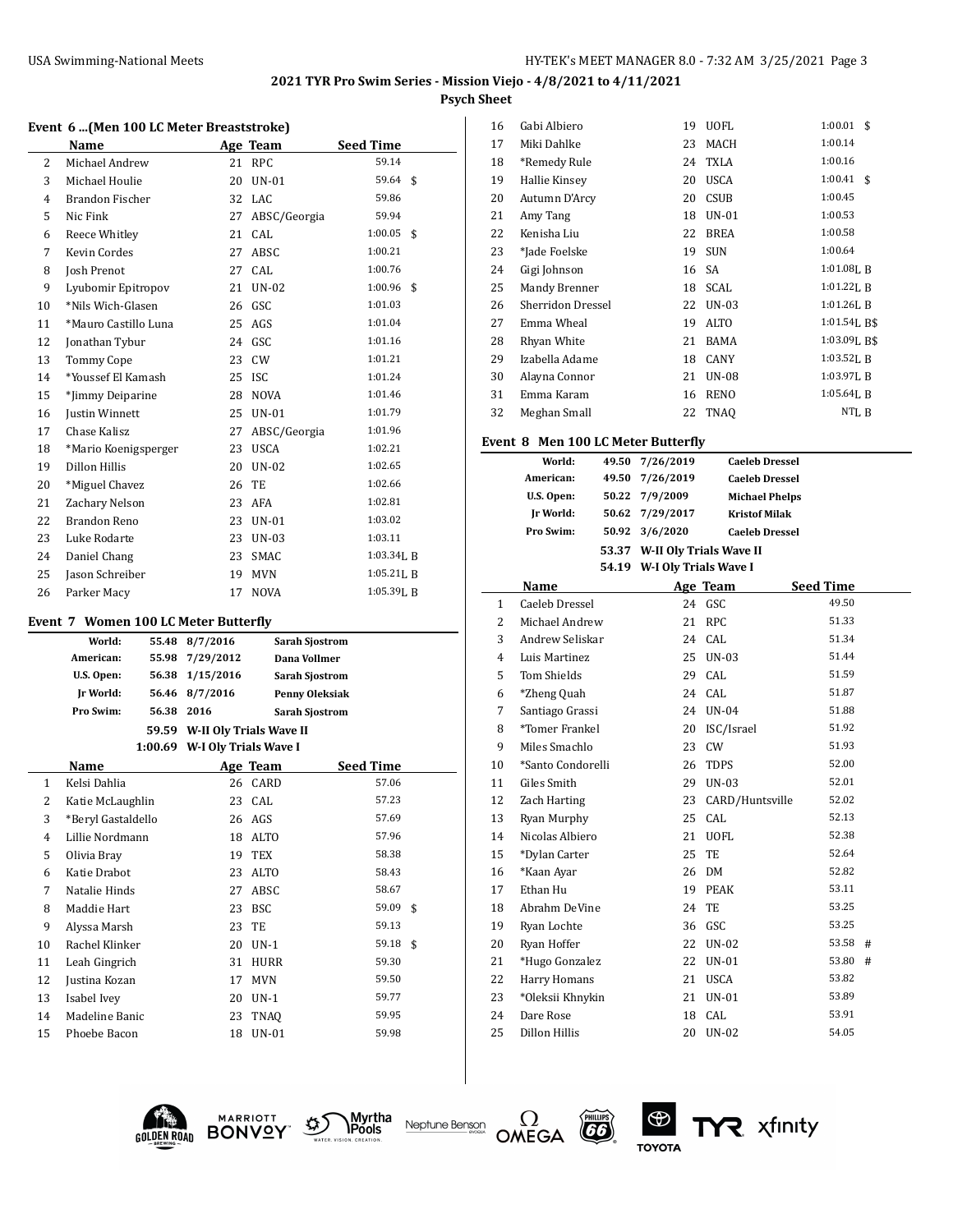### **Event 8 ...(Men 100 LC Meter Butterfly)**

|    | Name             |    | Age Team | <b>Seed Time</b> |
|----|------------------|----|----------|------------------|
| 26 | Trenton Julian   |    | 22 CAL   | 54.17            |
| 27 | *Eric Friese     |    | 22 UN-01 | 54.18            |
| 28 | Jay Litherland   |    | 25 DYNA  | 54.22L B         |
| 29 | Michael Tenney   |    | 22 BREA  | 54.22L B         |
| 30 | *Jorge Iga       |    | 24 UN-1  | 54.42L B         |
| 31 | Drew Loy         |    | 23 GSC   | 54.96J. R        |
| 32 | Michael Chadwick |    | 25 NCAC  | 55.00LB          |
| 33 | Will Grant       |    | 19 VS    | 55.33L B         |
| 34 | Isaac Gwin       |    | 21 AFA   | 55.46L B\$       |
| 35 | *Anthony Rincon  | 19 | VS       | 57.60L B         |

### **Event 9 Women 400 LC Meter IM**

|              | World:           | 4:26.36 | 8/6/2016                        | Katinka Hosszu    |                  |
|--------------|------------------|---------|---------------------------------|-------------------|------------------|
|              | American:        |         | 4:31.12 6/29/2008               | <b>Katie Hoff</b> |                  |
|              | U.S. Open:       | 4:31.07 | 6/19/2015                       | Katinka Hosszu    |                  |
|              | Ir World:        | 4:35.94 | 12/31/2020                      | <b>Yiting Yu</b>  |                  |
|              | Pro Swim:        | 4:31.07 | 2015                            | Katinka Hosszu    |                  |
|              |                  |         | 4:47.72 W-II Oly Trials Wave II |                   |                  |
|              |                  |         | 4:51.79 W-I Oly Trials Wave I   |                   |                  |
|              | Name             |         |                                 | Age Team          | <b>Seed Time</b> |
| $\mathbf{1}$ | Melanie Margalis |         | 29                              | SPA/GEORGIA       | 4:32.53          |
| 2            | Brooke Forde     |         |                                 | 22 ALTO           | 4:36.06          |
| 3            | Madisyn Cox      |         |                                 | 25 TXLA           | 4:37.23          |
| 4            | Ally McHugh      |         |                                 | 23 WA             | 4:38.09          |
| 5            | Hali Flickinger  |         | 26                              | <b>SUN</b>        | 4:38.84          |
| 6            | Leah Smith       |         | 25                              | $UN-1$            | 4:40.38          |
|              |                  |         |                                 |                   |                  |

| 4  | Ally McHugh                 |    | 23 WA       | 4:38.09        |
|----|-----------------------------|----|-------------|----------------|
| 5  | Hali Flickinger             | 26 | <b>SUN</b>  | 4:38.84        |
| 6  | Leah Smith                  | 25 | $UN-1$      | 4:40.38        |
| 7  | Haley Anderson              | 29 | <b>MVN</b>  | 4:43.00        |
| 8  | Bethany Galat               |    | 25 AGS      | 4:43.28        |
| 9  | Justina Kozan               | 17 | <b>MVN</b>  | 4:44.45        |
| 10 | Katie Crom                  | 17 | <b>MVN</b>  | 4:47.92        |
| 11 | *Monika Gonzalez-Hermosillo |    | 25 AGS      | 4:49.60        |
| 12 | Claire Tuggle               | 16 | <b>SMSC</b> | 4:51.40        |
| 13 | <b>Taylor McCoy</b>         |    | 21 COUG/WSU | 4:53.92LB      |
| 14 | Isabelle Odgers             | 20 | $UN-04$     | 4:54.941. R    |
| 15 | Ashlyn Fiorilli             | 19 | SCAL        | $4:55.43$ ], B |
|    |                             |    |             |                |

### **Event 10 Men 400 LC Meter IM**

|   | World:          |         | 4:03.84 8/10/2008               | <b>Michael Phelps</b> |                  |
|---|-----------------|---------|---------------------------------|-----------------------|------------------|
|   | American:       |         | 4:03.84 8/10/2008               | <b>Michael Phelps</b> |                  |
|   | U.S. Open:      |         | 4:05.25 6/29/2008               | <b>Michael Phelps</b> |                  |
|   | Ir World:       |         | 4:11.50 10/29/2020              | Ilia Borodin          |                  |
|   | Pro Swim:       | 4:08.92 | 2018                            | Chase Kalisz          |                  |
|   |                 |         | 4:23.24 W-II Oly Trials Wave II |                       |                  |
|   |                 |         | 4:25.99 W-I Oly Trials Wave I   |                       |                  |
|   | Name            |         |                                 | Age Team              | <b>Seed Time</b> |
| 1 | Charlie Swanson |         |                                 | 23 CW                 | 4:11.46          |
| 2 | Sean Grieshop   |         |                                 | 22 CAL                | 4:13.90          |
| 3 | *Jarod Arroyo   |         | 20                              | $UN-01$               | 4:16.67          |
| 4 | *Tom Peribonio  |         | 25                              | GSC                   | 4:16.87          |
| 5 | Mikey Calvillo  |         | 20                              | ISC/Unnattached       | 4:16.98          |
|   |                 |         |                                 |                       |                  |

| 6  | <b>Grant Sanders</b> |    | 23 GSC      | 4:18.28        |
|----|----------------------|----|-------------|----------------|
| 7  | Josh Prenot          |    | 27 CAL      | 4:18.74        |
| 8  | *Etay Gurevich       |    | 25 UN-1     | 4:22.66        |
| 9  | Daniel Gloude        |    | 24 CSTE     | 4:24.11        |
| 10 | Keaton Jones         | 16 | <b>NEP</b>  | 4:24.89        |
| 11 | *Zachary Tan         | 17 | <b>DART</b> | 4:25.31        |
| 12 | Max Vega Cuevas      | 17 | $UN-05$     | 4:25.31        |
| 13 | Will Gallant         | 19 | <b>MVN</b>  | $4:28.32$ , R  |
| 14 | Parker Macy          | 17 | <b>NOVA</b> | 4:29.81LB      |
| 15 | Sebastien Sergile    |    | 17 SA       | $4:30.03$ J. R |
| 16 | Jason Schreiber      | 19 | MVN         | $4:31.65$ , R  |
| 17 | Kyle Brill           | 17 | CANY        | 4:44.08LB      |
| 18 | Parker Reynolds      | 17 | <b>SMSC</b> | $4:49.22$ J, B |
|    |                      |    |             |                |

### **Event 11 Women 200 LC Meter Butterfly**

| World:     | 2:01.81 10/21/2009                             | <b>Zige Liu</b>                                            |
|------------|------------------------------------------------|------------------------------------------------------------|
| American:  | 2:04.14 7/30/2009                              | <b>Mary Descenza</b>                                       |
| U.S. Open: | 2:05.87 7/25/2018                              | Hali Flickinger                                            |
| Ir World:  | 2:06.29 4/15/2017                              | Suzuka Hasegawa                                            |
| Pro Swim:  | 2:06.11 3/5/2020                               | Hali Flickinger                                            |
|            | 2:12.56 W-II Oly Trials Wave II                |                                                            |
|            | 2:14.59 W-I Oly Trials Wave I                  |                                                            |
| $N = -22$  | $\mathbf{A}$ and $\mathbf{B}$ and $\mathbf{B}$ | $C_{\text{max}}$ and $T_{\text{max}}$ and $T_{\text{max}}$ |

|    | Name                  |    | Age Team    | <b>Seed Time</b> |
|----|-----------------------|----|-------------|------------------|
| 1  | Hali Flickinger       |    | 26 SUN      | 2:05.96          |
| 2  | Katie Drabot          | 23 | ALTO        | 2:06.59          |
| 3  | Lillie Nordmann       | 18 | ALTO        | 2:07.43          |
| 4  | *Remedy Rule          | 24 | TXLA        | 2:09.58          |
| 5  | Olivia Bray           | 19 | <b>TEX</b>  | 2:09.60          |
| 6  | Justina Kozan         | 17 | <b>MVN</b>  | 2:09.68          |
| 7  | Leah Gingrich         | 31 | HURR        | 2:09.84          |
| 8  | Katie Crom            | 17 | <b>MVN</b>  | 2:10.31          |
| 9  | Kelly Pash            | 20 | <b>TEX</b>  | 2:10.61          |
| 10 | <b>Haley Anderson</b> | 29 | <b>MVN</b>  | 2:11.60          |
| 11 | Rachel Klinker        | 20 | $UN-1$      | $2:12.25$ \$     |
| 12 | *Jade Foelske         | 19 | <b>SUN</b>  | 2:12.41          |
| 13 | Ashlyn Fiorilli       | 19 | SCAL        | 2:13.52          |
| 14 | Ally McHugh           | 23 | WA          | 2:14.15          |
| 15 | Hallie Kinsey         | 20 | <b>USCA</b> | 2:15.22L B\$     |

### **Event 12 Men 200 LC Meter Butterfly**

| World:       | 1:50.73 7/24/2019               | <b>Kristof Milak</b>  |                  |
|--------------|---------------------------------|-----------------------|------------------|
| American:    | 1:51.51 7/29/2009               | <b>Michael Phelps</b> |                  |
| U.S. Open:   | 1:52.20 7/2/2008                | <b>Michael Phelps</b> |                  |
| Ir World:    | 1:53.79 6/30/2017               | <b>Kristof Milak</b>  |                  |
| Pro Swim:    | 1:53.84 6/14/2019               | Gianluca Urlando      |                  |
|              | 1:59.63 W-II Oly Trials Wave II |                       |                  |
|              | 2:01.19 W-I Oly Trials Wave I   |                       |                  |
| Name         |                                 | Age Team              | <b>Seed Time</b> |
| Zach Harting |                                 | 23 CARD/Huntsville    | 1:55.26          |

| 1 Zach Harting    | 23 CARD/Huntsville | 1:55.26 |
|-------------------|--------------------|---------|
| 2 Miles Smachlo   | 23 CW              | 1:55.94 |
| 3 Nicolas Albiero | 21 UOFL            | 1:56.05 |
| 4 Trenton Julian  | 22 CAL             | 1:56.09 |







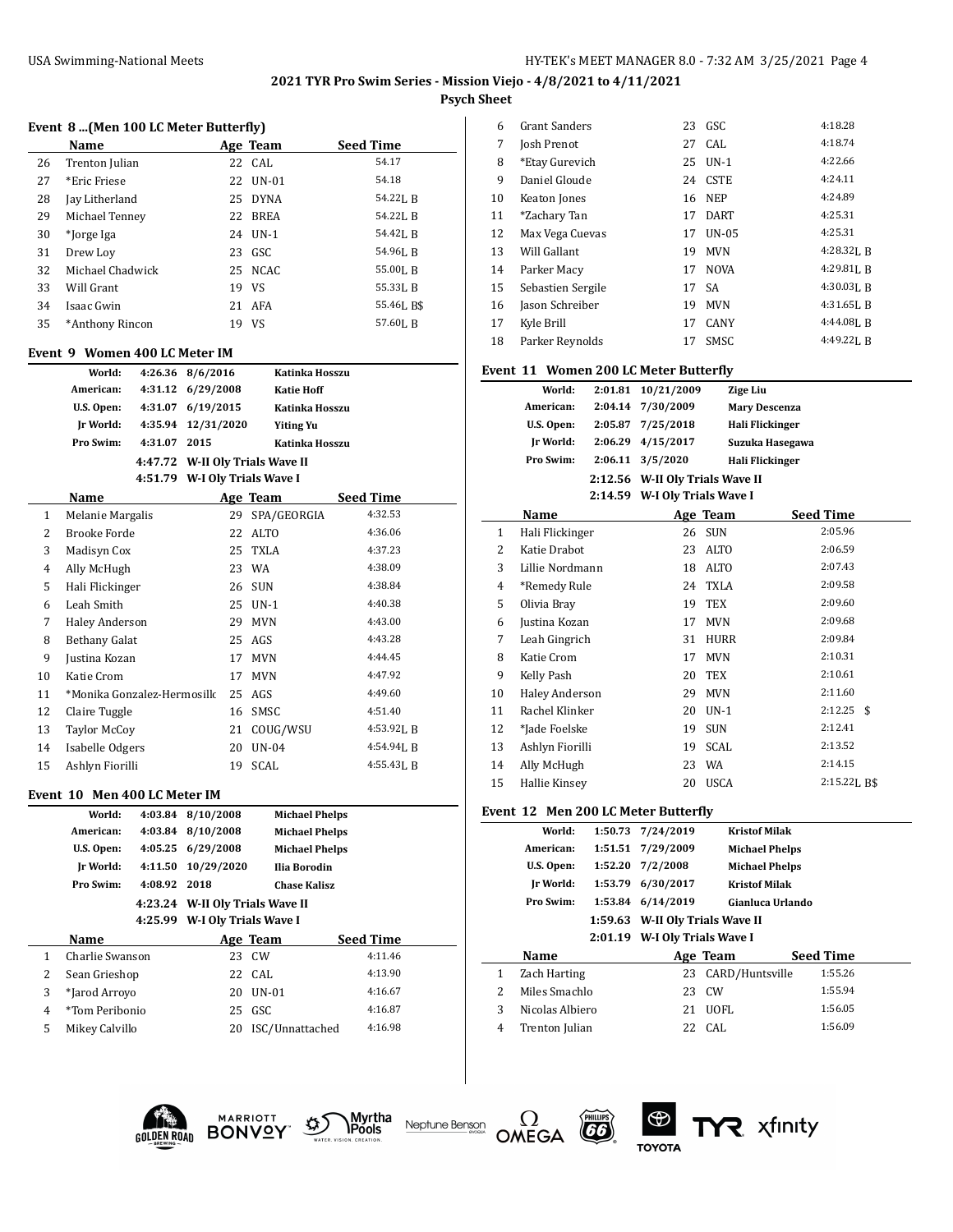## **Psych Sheet**

### **Event 12 ...(Men 200 LC Meter Butterfly)**

|    | <b>Name</b>          |    | Age Team     | <b>Seed Time</b> |
|----|----------------------|----|--------------|------------------|
| 5  | Tom Shields          | 29 | CAL          | 1:56.12          |
| 6  | Chase Kalisz         | 27 | ABSC/Georgia | 1:56.55          |
| 7  | *Zheng Quah          | 24 | CAL          | 1:56.61          |
| 8  | <b>Brooks Fail</b>   | 21 | $UN-1$       | 1:57.00          |
| 9  | *Alex Kunert         | 25 | $UN-1$       | 1:57.36          |
| 10 | Harry Homans         | 21 | <b>USCA</b>  | 1:58.18          |
| 11 | Dare Rose            | 18 | CAL          | 1:59.05          |
| 12 | *Etay Gurevich       | 25 | $UN-1$       | 1:59.54          |
| 13 | Andrew Seliskar      | 24 | CAL          | 1:59.60          |
| 14 | Michael Tenney       | 22 | <b>BREA</b>  | 1:59.69          |
| 15 | Dillon Hillis        | 20 | <b>UN-02</b> | 1:59.89          |
| 16 | *Jarod Arroyo        | 20 | $UN-01$      | 2:00.28          |
| 17 | Ethan Hu             | 19 | <b>PEAK</b>  | 2:00.42          |
| 18 | Gabriel Jett         | 18 | CLOV         | 2:00.67          |
| 19 | Sebastien Sergile    | 17 | SA           | 2:00.98          |
| 20 | *Khader Baqlah       | 22 | GSC          | $2:01.43$ . B    |
| 21 | Daniel Gloude        | 24 | <b>CSTE</b>  | $2:01.62$ , B    |
| 22 | Dylan Porges         | 20 | TAC          | 2:01.93L B       |
| 23 | Noah Brune           | 19 | $UN-01$      | $2:02.40$ . B    |
| 24 | <b>Grant Sanders</b> | 23 | GSC          | 2:02.49LB        |
| 25 | Will Macmillan       | 23 | <b>ALTO</b>  | $2:04.27$ J, B   |
| 26 | Michael Brinegar     | 21 | <b>MVN</b>   | $2:05.23$ J, B   |
| 27 | Abrahm DeVine        | 24 | TE           | 2:05.72LB        |
|    |                      |    |              |                  |

### **Event 13 Women 50 LC Meter Freestyle**

|              | World:                   | 23.67 | 7/29/2017                     | <b>Sarah Sjostrom</b> |                  |  |
|--------------|--------------------------|-------|-------------------------------|-----------------------|------------------|--|
|              | American:                | 23.97 | 7/30/2017                     | <b>Simone Manuel</b>  |                  |  |
|              | U.S. Open:               | 24.08 | 6/1/2019                      | <b>Pernille Blume</b> |                  |  |
|              | Ir World:                | 24.33 | 9/15/2017                     | <b>Rikako Ikee</b>    |                  |  |
|              | Pro Swim:                | 24.17 | 2016                          | Sarah Sjostrom        |                  |  |
|              |                          |       | 25.65 W-II Oly Trials Wave II |                       |                  |  |
|              |                          |       | 25.99 W-I Oly Trials Wave I   |                       |                  |  |
|              | Name                     |       |                               | Age Team              | <b>Seed Time</b> |  |
| $\mathbf{1}$ | Simone Manuel            |       |                               | 24 ALTO               | 24.05            |  |
| 2            | Abbey Weitzeil           |       | 24                            | CAL                   | 24.47            |  |
| 3            | *Katarzyna Wasick        |       | 29                            | TRA/UNLV              | 24.58            |  |
| 4            | Julie Meynen             |       | 23                            | <b>UN-06</b>          | 24.78            |  |
| 5            | Olivia Smoliga           |       | 26                            | ABSC/Georgia          | 24.83            |  |
| 6            | *Beryl Gastaldello       |       | 26                            | AGS                   | 24.87            |  |
| 7            | <b>Mallory Comerford</b> |       | 23                            | CARD                  | 24.89            |  |
| 8            | Alyssa Marsh             |       | 23                            | TE                    | 24.95            |  |
| 9            | Kelsi Dahlia             |       |                               | 26 CARD               | 25.00            |  |
| 10           | Natalie Hinds            |       | 27                            | ABSC                  | 25.02            |  |
| 11           | *Anika Apostalon         |       | 26                            | <b>NOVA</b>           | 25.30            |  |
| 12           | Katie McLaughlin         |       | 23                            | CAL                   | 25.32            |  |
| 13           | Emma Wheal               |       | 19                            | ALTO                  | $25.47$ \$       |  |
| 14           | Allison Schmitt          |       | 30                            | <b>SUN</b>            | 25.54            |  |
| 15           | *Kalia Antoniou          |       | 21                            | BAMA                  | $25.59$ \$       |  |
| 16           | Ali Deloof               |       | 26                            | TNAQ/NYAC             | 25.60            |  |
| 17           | Amy Tang                 |       | 18                            | <b>UN-01</b>          | 25.66            |  |

| 18 | *Indra Vandenbussche | 19 | <b>SMU</b>   | 25.68                     |    |
|----|----------------------|----|--------------|---------------------------|----|
| 19 | Kaitlyn Dobler       | 19 | $UN-01$      | 25.68                     |    |
| 20 | *Diana Petkova       | 20 | UN-05        | 25.71                     | #  |
| 21 | Janelle Rudolph      | 18 | ALTO         | 25.72                     |    |
| 22 | Amy Bilquist         | 23 | <b>SAC</b>   | 25.73                     |    |
| 23 | Lillie Nordmann      | 18 | ALTO         | 25.86                     |    |
| 24 | Alayna Connor        | 21 | <b>UN-08</b> | 25.88                     |    |
| 25 | Gabi Albiero         | 19 | <b>UOFL</b>  | 25.89                     | \$ |
| 26 | Jamie Stone          | 22 | UN-09        | 25.90                     |    |
| 27 | Kenisha Liu          | 22 | <b>BREA</b>  | 25.91                     |    |
| 28 | Miki Dahlke          | 23 | <b>MACH</b>  | 25.98                     |    |
| 29 | Madeline Banic       | 23 | TNAQ         | 26.01LB                   |    |
| 30 | *Eloise Riley        | 20 | $UN-1$       | 26.07L B\$                |    |
| 31 | Katie Crom           | 17 | <b>MVN</b>   | 26.13L B                  |    |
| 32 | Mandy Brenner        | 18 | SCAL         | 26.23L B                  |    |
| 33 | *Amalie Mortensen    | 19 | $UN-10$      | $26.51$ [, B <sup>*</sup> |    |
| 34 | Danielle Herrmann    | 33 | <b>CLOV</b>  | 26.84L B                  |    |
| 35 | Autumn D'Arcy        | 20 | <b>CSUB</b>  | 26.90L B                  |    |
| 36 | *Klara Thormalm      | 23 | $UN-1$       | 26.94L B                  |    |
|    |                      |    |              |                           |    |

### **Event 14 Men 50 LC Meter Freestyle**

| World:     | 20.91 12/18/2009              | <b>Cesar Cielo Filho</b> |
|------------|-------------------------------|--------------------------|
| American:  | 21.04 7/27/2019               | <b>Caeleb Dressel</b>    |
| U.S. Open: | 21.14 7/9/2009                | <b>Cesar Cielo</b>       |
| Ir World:  | 21.75 8/25/2017               | <b>Michael Andrew</b>    |
| Pro Swim:  | 21.51 3/7/2020                | <b>Caeleb Dressel</b>    |
|            | 22.71 W-II Oly Trials Wave II |                          |
|            | 23.19 W-I Oly Trials Wave I   |                          |

|              | Name                  |    | Age Team     | <b>Seed Time</b> |  |
|--------------|-----------------------|----|--------------|------------------|--|
| $\mathbf{1}$ | Caeleb Dressel        | 24 | GSC          | 21.04            |  |
| 2            | *Bruno Fratus         | 31 | CSSC         | 21.31            |  |
| 3            | Michael Andrew        | 21 | <b>RPC</b>   | 21.62            |  |
| 4            | Zach Apple            | 23 | <b>MVN</b>   | 21.81            |  |
| 5            | Nathan Adrian         | 32 | $UN-04$      | 21.87            |  |
| 6            | <b>Bradley Tandy</b>  | 29 | UN-04        | 21.92            |  |
| 7            | Michael Chadwick      | 25 | <b>NCAC</b>  | 21.95            |  |
| 8            | *Santo Condorelli     | 26 | <b>TDPS</b>  | 22.06            |  |
| 9            | Payton Sorenson       | 27 | <b>UN-05</b> | 22.18            |  |
| 10           | Santiago Grassi       | 24 | <b>UN-04</b> | 22.28            |  |
| 11           | Dean Farris           | 23 | VS           | 22.32            |  |
| 12           | *Bjorn Seeliger       | 21 | CAL          | 22.36            |  |
| 13           | *Dylan Carter         | 25 | TE           | 22.44            |  |
| 14           | Nathan Lile           | 26 | GAME         | 22.56            |  |
| 15           | *Enzo Martinez Scarpe | 26 | GSC          | 22.60            |  |
| 16           | Sid Farber            | 22 | <b>TDPS</b>  | 22.60            |  |
| 17           | Tony Ervin            | 39 | TE           | 22.68            |  |
| 18           | Ryan Hoffer           | 22 | $UN-02$      | 22.71<br>#       |  |
| 19           | *Jonathan Berneburg   | 23 | BAMA         | 22.77<br>-\$     |  |
| 20           | Luis Martinez         | 25 | UN-03        | 22.83            |  |
| 21           | Jesse Novak           | 26 | <b>NOVA</b>  | 22.84            |  |
| 22           | *Matt Targett         | 35 | TE/NYAC      | 22.89            |  |
| 23           | *Eric Friese          | 22 | $UN-01$      | 22.89            |  |
|              |                       |    |              |                  |  |







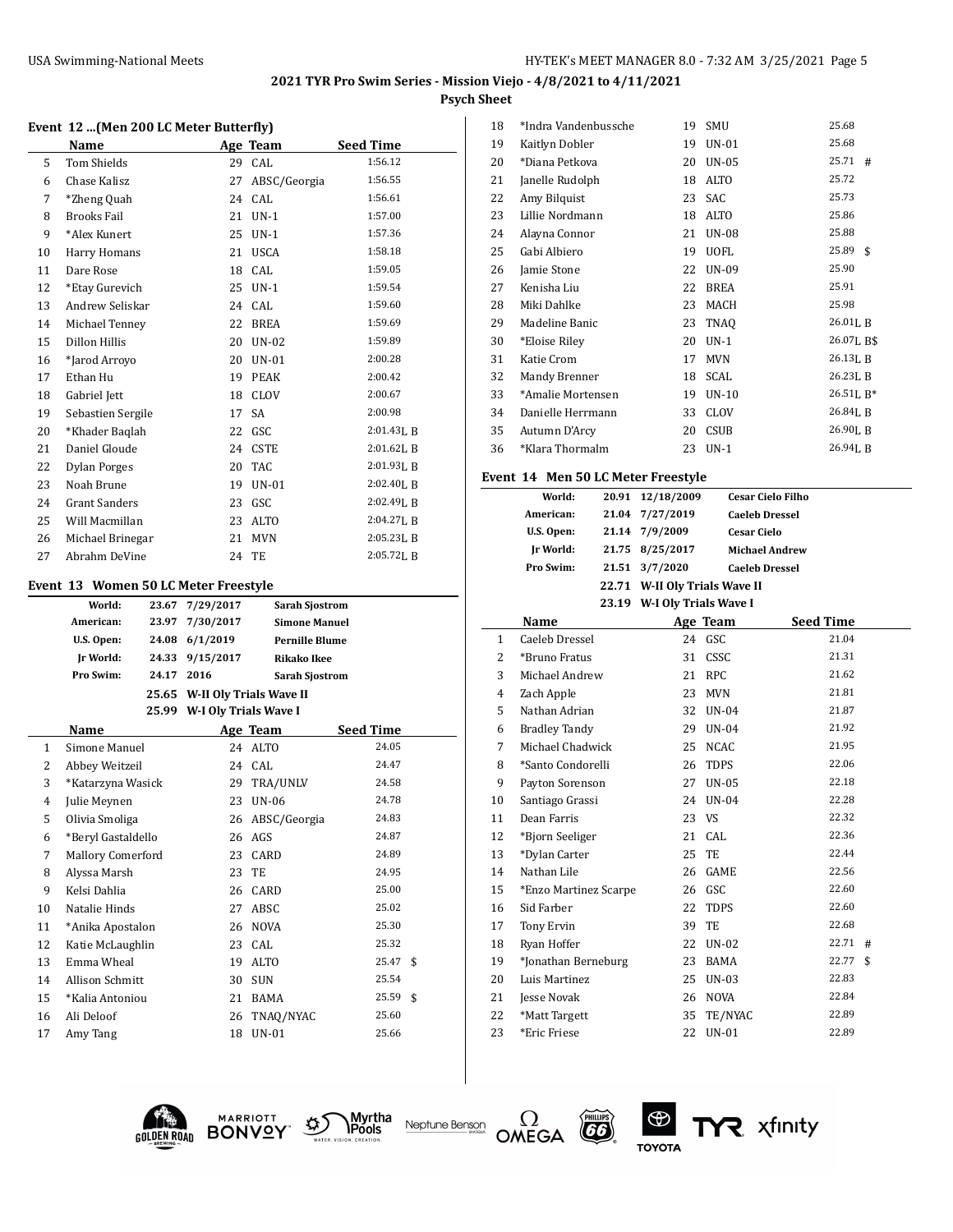### **Event 14 ...(Men 50 LC Meter Freestyle)**

|                | Event 14  (Men 30 LC Meter Preestyle)  |       |                                 |                       |                  |
|----------------|----------------------------------------|-------|---------------------------------|-----------------------|------------------|
|                | Name                                   |       |                                 | Age Team              | <b>Seed Time</b> |
| 24             | Drew Loy                               |       | 23                              | GSC                   | 22.90            |
| 25             | Jack Aikins                            |       | 18                              | SA                    | 22.95            |
| 26             | *Carter Swift                          |       | 22                              | <b>SUN</b>            | 22.97            |
| 27             | Corey Shepard                          |       |                                 | 21 AFA                | 23.09            |
| 28             | *Jorge Iga                             |       |                                 | 24 UN-1               | 23.12            |
| 29             | Florent Janin                          |       |                                 | 21 UN-06              | 23.13            |
| 30             | *Jerome Heidrich                       |       |                                 | 26 UN-01              | 23.15            |
| 31             | *Oleksii Khnykin                       |       | 21                              | UN-01                 | 23.26L B         |
| 32             | Luke Maurer                            |       |                                 | 19 ALTO               | 23.27L B\$       |
| 33             | *Kaan Ayar                             |       |                                 | 26 DM                 | 23.43L B         |
| 34             | Cole McAnany                           |       |                                 | 24 AAAA               | 23.47L B         |
| 35             | Jack Kirby                             |       |                                 | 20 UN-02              | 23.56L B#        |
| 36             | Michael Houlie                         |       |                                 | 20 UN-01              | 23.73L B\$       |
| 37             | John Colin                             |       |                                 | 23 DASH               | 23.79L B         |
| 38             | Hunter Ingram                          |       |                                 | 20 UN-02              | 23.89L B#        |
| 39             | *Mokhtar Al-Yamani                     |       |                                 | 23 CW                 | 23.91L B         |
|                |                                        |       |                                 |                       |                  |
|                | Event 15 Women 100 LC Meter Backstroke |       |                                 |                       |                  |
|                | World:                                 | 57.57 | 7/28/2019                       | <b>Regan Smith</b>    |                  |
|                | American:                              | 57.57 | 7/28/2019                       | <b>Regan Smith</b>    |                  |
|                | U.S. Open:                             | 58.00 | 7/28/2018                       | <b>Kathleen Baker</b> |                  |
|                | Jr World:                              | 57.57 | 7/28/2019                       | <b>Regan Smith</b>    |                  |
|                | Pro Swim:                              | 58.18 | 3/7/2020                        | <b>Regan Smith</b>    |                  |
|                |                                        |       | 1:01.49 W-II Oly Trials Wave II |                       |                  |
|                |                                        |       | 1:02.69 W-I Oly Trials Wave I   |                       |                  |
|                | Name                                   |       |                                 | Age Team              | Seed Time        |
| $\mathbf{1}$   | Kathleen Baker                         |       |                                 | 24 TE/NYAC            | 58.56            |
| $\overline{2}$ | Phoebe Bacon                           |       |                                 | 18 UN-01              | 58.63            |
| 3              | Olivia Smoliga                         |       |                                 | 26 ABSC/Georgia       | 58.73            |
| 4              | Amy Bilquist                           |       |                                 | 23 SAC                | 59.64            |
| 5              | Isabelle Stadden                       |       |                                 | 18 UN-1               | 59.69            |
| 6              | *Beryl Gastaldello                     |       |                                 | 26 AGS                | 1:00.07          |
| 7              | Ali Deloof                             |       |                                 | 26 TNAQ/NYAC          | 1:00.08          |
| 8              | Lisa Bratton                           |       |                                 | 24 AGS                | 1:00.22          |
| 9              | Lucie Nordmann                         |       |                                 |                       | 1:00.67          |
| 10             |                                        |       |                                 | 20 ALTO               |                  |
| 11             | Isabel Ivey                            |       |                                 | 20 UN-1               | 1:00.85          |
|                | Rhyan White                            |       |                                 | 21 BAMA               | 1:01.13<br>\$    |
| 12             | Janelle Rudolph                        |       | 18                              | ALTO                  | 1:01.34          |
| 13             | Sherridon Dressel                      |       | 22                              | UN-03                 | 1:01.66          |
| 14             | Aria Bernal                            |       | 20                              | UN-07                 | 1:01.70          |
| 15             | Ayla Spitz                             |       | 20                              | $UN-1$                | 1:01.75          |
| 16             | Amy Tang                               |       | 18                              | UN-01                 | 1:01.84          |
| 17             | Meghan Small                           |       | 22                              | TNAQ                  | 1:02.16          |
| 18             | Melanie Margalis                       |       | 29                              | SPA/GEORGIA           | 1:02.27          |
| 19             | Emma Karam                             |       | 16                              | RENO                  | 1:02.58          |
| 20             | Maddie Hart                            |       | 23                              | <b>BSC</b>            | 1:02.85LB\$      |
| 21             | Justina Kozan                          |       | 17                              | MVN                   | 1:03.79LB        |
| 22             | Macky Hodges                           |       | 16                              | MVN                   | 1:03.94LB        |
| 23             | <b>Taylor McCoy</b>                    |       | 21                              | COUG/WSU              | 1:03.98LB        |
| 24             | *Monika Gonzalez-Hermosillo            |       | 25                              | AGS                   | 1:04.43LB        |

|                | World:                |         | 51.85 8/13/2016                        |                    | <b>Ryan Murphy</b>            |
|----------------|-----------------------|---------|----------------------------------------|--------------------|-------------------------------|
|                | American:             |         | 51.85 8/13/2016                        |                    | <b>Ryan Murphy</b>            |
|                | U.S. Open:            |         | 51.94 7/8/2009                         |                    | <b>Aaron Peirsol</b>          |
|                | Ir World:             | 52.53   | 8/6/2018                               |                    | <b>Kliment Kolesnikov</b>     |
|                | Pro Swim:             | 52.40   | 2016                                   |                    | <b>David Plummer</b>          |
|                |                       |         | 55.51 W-II Oly Trials Wave II          |                    |                               |
|                |                       |         | 56.59 W-I Oly Trials Wave I            |                    |                               |
|                | Name                  |         |                                        | Age Team           | <b>Seed Time</b>              |
| $\mathbf{1}$   | Ryan Murphy           |         |                                        | 25 CAL             | 52.44                         |
| 2              | Matt Grevers          |         |                                        | 36 UN-1            | 52.75                         |
| 3              | Daniel Carr           |         |                                        | 22 CAL             | 53.50<br>\$                   |
| $\overline{4}$ | *Hugo Gonzalez        |         |                                        | 22 UN-01           | 53.68<br>#                    |
| 5              | Will Grant            |         |                                        | 19 VS              | 53.89                         |
| 6              | Dean Farris           |         |                                        | 23 VS              | 53.93                         |
| 7              | Bryce Mefford         |         |                                        | 22 CAL             | 54.34                         |
| 8              | Jack Aikins           |         |                                        | 18 SA              | 54.59                         |
| 9              | Ryan Lochte           |         |                                        | 36 GSC             | 55.08                         |
| 10             | *Mohamed Hassan       |         |                                        | 24 ISC             | 55.23                         |
| 11             | Jack Kirby            |         |                                        | 20 UN-02           | 55.42<br>#                    |
| 12             | Jay Litherland        |         | 25                                     | <b>DYNA</b>        | 55.51                         |
| 13             | Isaac Gwin            |         |                                        | 21 AFA             | 55.64<br>\$                   |
| 14             | Destin Lasco          |         |                                        | 19 CAL             | 55.80                         |
| 15             | *Sebastian Somerset   |         |                                        | 20 UN-03           | 55.94<br>#                    |
| 16             | *Kristofer Rogic      |         |                                        | 22 CSUB            | 55.98                         |
| 17             | Jake Marcum           |         |                                        | 20 BAMA            | 55.99<br>\$                   |
| 18             | Diego Camacho Salgado |         |                                        | 18 UN-02           | 56.04                         |
| 19             | *Andy Xianyang Song   |         |                                        | 22 CAL             | 56.08                         |
| 20             | *Anthony Rincon       |         |                                        | 19 VS              | 56.23                         |
| 21             | Cole McAnany          |         |                                        | 24 AAAA            | 56.31                         |
| 22             | Abrahm DeVine         |         |                                        | 24 TE              | 56.37                         |
| 23             | Keaton Jones          |         |                                        | 16 NEP             | 56.42                         |
| 24             | Ralph Porrazzo        |         |                                        | 28 UPHL            | 56.43                         |
| 25             | John Colin            |         |                                        | 23 DASH            | 56.47                         |
| 26             | Kyle Brill            |         |                                        | 17 CANY            | 56.58                         |
| 27             | Chase Kalisz          |         |                                        | 27 ABSC/Georgia    | 56.60LB                       |
| 28             | Gabriel Jett          |         |                                        | 18 CLOV            | 56.92L B                      |
| 29             | Harry Homans          |         | 21                                     | <b>USCA</b>        | 57.36L B                      |
| 30             | *Zachary Tan          |         | 17                                     | <b>DART</b>        | 58.64LB                       |
| Event 17       |                       |         | <b>Women 200 LC Meter Breaststroke</b> |                    |                               |
|                | World:                |         | 2:19.11 8/1/2013                       |                    | <b>Rikke Moeller Pedersen</b> |
|                | American:             |         | 2:19.59 8/2/2012                       |                    | Rebecca Soni                  |
|                | U.S. Open:            |         | 2:20.38 7/7/2009                       |                    | <b>Rebecca Soni</b>           |
|                | Jr World:             |         | 2:19.64 8/30/2015                      |                    | <b>Viktoria Gunes</b>         |
|                | Pro Swim:             | 2:20.77 | 5/19/2019                              | <b>Annie Lazor</b> |                               |

|   |             | 2:30.49 W-II Oly Trials Wave II |          |                  |
|---|-------------|---------------------------------|----------|------------------|
|   |             | 2:33.29 W-I Oly Trials Wave I   |          |                  |
|   | <b>Name</b> |                                 | Age Team | <b>Seed Time</b> |
|   | Annie Lazor |                                 | 26 MVN   | 2:20.77          |
| 2 | Lilly King  |                                 | 24 ISC   | 2:21.39          |





Myrtha<br>TPools Neptune Benson



 $\overline{a}$ 



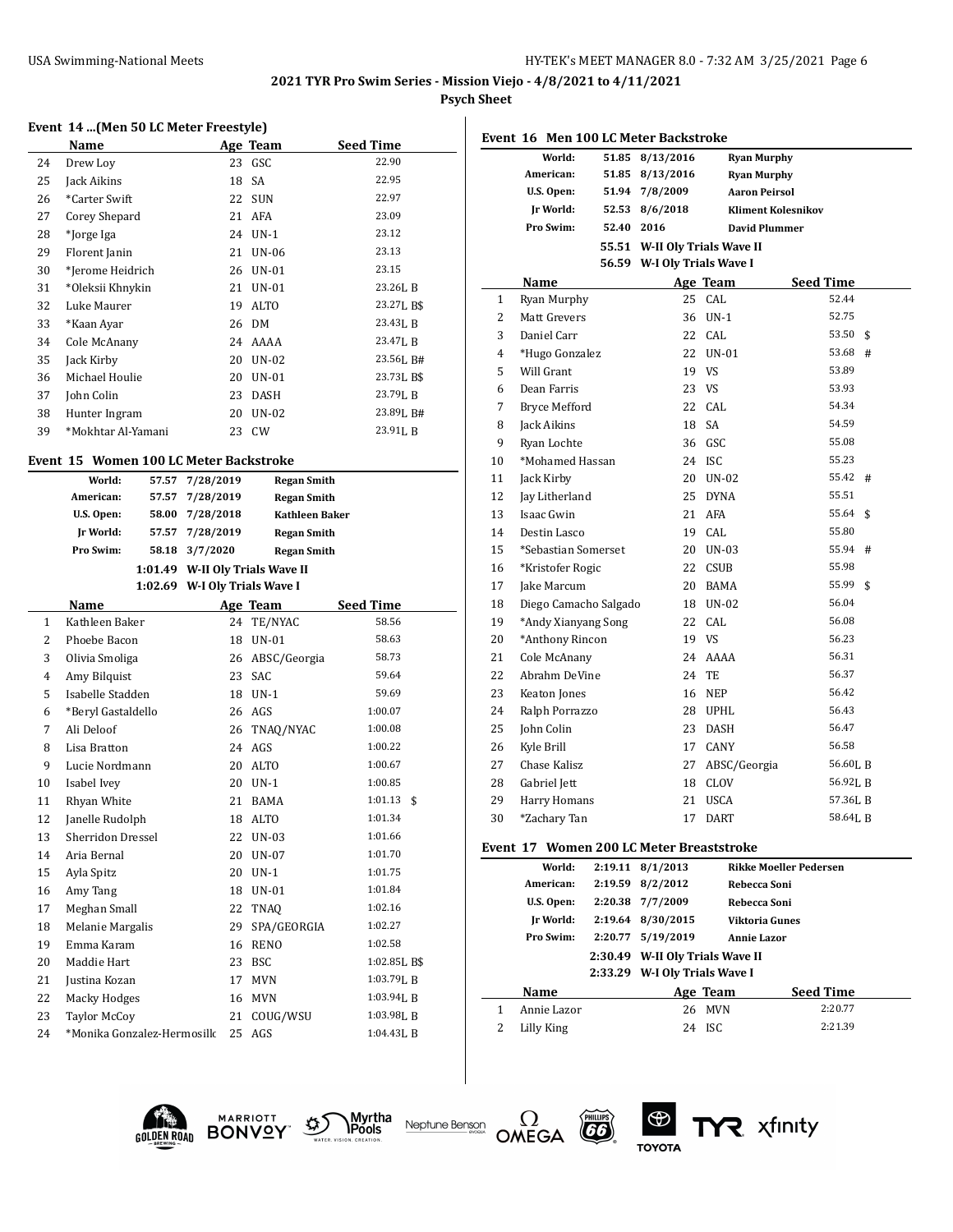**Psych Sheet**

### **Event 17 ...(Women 200 LC Meter Breaststroke)**

|    | Event 17 (Women 200 LC Meter Breaststroke) |         |                                 |                      |                  |
|----|--------------------------------------------|---------|---------------------------------|----------------------|------------------|
|    | Name                                       |         |                                 | Age Team             | <b>Seed Time</b> |
| 3  | <b>Bethany Galat</b>                       |         |                                 | 25 AGS               | 2:21.84          |
| 4  | Emily Escobedo                             |         |                                 | 25 COND              | 2:22.00          |
| 5  | Madisyn Cox                                |         | 25                              | TXLA                 | 2:23.84          |
| 6  | Micah Sumrall                              |         |                                 | 30 GAME              | 2:23.88          |
| 7  | Melanie Margalis                           |         | 29                              | SPA/GEORGIA          | 2:24.94          |
| 8  | *Laura Morley                              |         | 24                              | ISC                  | 2:27.83          |
| 9  | Isabelle Odgers                            |         | 20                              | <b>UN-04</b>         | 2:28.24          |
| 10 | <b>Molly Hannis</b>                        |         | 29                              | <b>TNAO</b>          | 2:28.60          |
| 11 | Allie Raab                                 |         | 20                              | ALTO                 | 2:29.11<br>\$    |
| 12 | Hannah Marinovich                          |         |                                 | 14 CLOV              | 2:29.15          |
| 13 | Kaitlyn Dobler                             |         |                                 | 19 UN-01             | 2:30.37          |
| 14 | Brooke Forde                               |         | 22                              | <b>ALTO</b>          | 2:30.49          |
| 15 | Gigi Johnson                               |         | 16                              | SA                   | 2:30.69          |
| 16 | *Manuela Mendolicchio                      |         |                                 | 23 CLOV              | 2:31.40          |
| 17 | Claire Beaty                               |         |                                 | 24 UN-06             | 2:31.75          |
| 18 | Kenisha Liu                                |         |                                 | 22 BREA              | 2:31.88          |
| 19 | Lydia Jacoby                               |         |                                 | 17 UN-01             | 2:32.36          |
| 20 | Abigail Herscu                             |         |                                 | 16 LAC               | 2:32.70          |
| 21 | Morganne Malloy                            |         |                                 | 16 NOVA              | 2:32.89          |
| 22 | Zoey Zeller                                |         |                                 | 16 UN-07             | 2:33.21          |
| 23 | *Ema Rajic                                 |         |                                 | 21 UN-1              | 2:33.63L B       |
| 24 | Skyler Smith                               |         |                                 | 17 PEAK              | 2:36.33L B       |
| 25 | Ali Harrison                               |         |                                 | 21 UN-1              | 2:36.94L B\$     |
| 26 | Meghan Small                               |         | 22                              | TNAQ                 | NTL B            |
|    |                                            |         |                                 |                      |                  |
|    | Event 18 Men 200 LC Meter Breaststroke     |         |                                 |                      |                  |
|    | World:                                     | 2:06.12 | 7/26/2019                       | <b>Anton Chupkov</b> |                  |
|    | American:                                  | 2:07.17 | 6/30/2016                       | <b>Josh Prenot</b>   |                  |
|    | U.S. Open:                                 |         | 2:07.17 6/30/2016               | <b>Josh Prenot</b>   |                  |
|    | Jr World:                                  | 2:09.39 | 7/27/2017                       | <b>Qin Haiyang</b>   |                  |
|    | Pro Swim:                                  | 2:08.95 | 2018                            | <b>Andrew Wilson</b> |                  |
|    |                                            |         | 2:15.28 W-II Oly Trials Wave II |                      |                  |
|    |                                            |         | 2:17.89 W-I Oly Trials Wave I   |                      |                  |
|    | Name                                       |         |                                 |                      | <b>Seed Time</b> |
| 1  |                                            |         |                                 | Age Team             |                  |
|    | <b>Andrew Wilson</b>                       |         | 27                              | ABSC                 | 2:07.77          |
| 2  | Nic Fink                                   |         | 27                              | ABSC/Georgia         | 2:08.16          |
| 3  | Josh Prenot                                |         | 27                              | CAL                  | 2:08.77          |
| 4  | Reece Whitley                              |         |                                 | 21 CAL               | 2:09.69<br>\$    |
| 5  | Kevin Cordes                               |         | 27                              | ABSC                 | 2:10.52          |
| 6  | Lyubomir Epitropov                         |         | 21                              | UN-02                | 2:11.16<br>\$    |
| 7  | Charlie Swanson                            |         | 23                              | CW                   | 2:11.88          |
| 8  | Brandon Fischer                            |         | 32                              | LAC                  | 2:11.91          |
| 9  | *Mauro Castillo Luna                       |         | 25                              | AGS                  | 2:12.21          |
| 10 | Jonathan Tybur                             |         | 24                              | GSC                  | 2:12.25          |
| 11 | Michael Andrew                             |         | 21                              | <b>RPC</b>           | 2:13.00          |
| 12 | Tommy Cope                                 |         | 23                              | CW                   | 2:13.08          |
| 13 | *Miguel Chavez                             |         | 26                              | TE                   | 2:13.76          |
| 14 | <b>Grant Sanders</b>                       |         | 23                              | GSC                  | 2:14.58          |
| 15 | *Nils Wich-Glasen                          |         | 26                              | GSC                  | 2:14.69          |

| 17 | Zachary Nelson     |    | 23 AFA      | 2:16.09        |
|----|--------------------|----|-------------|----------------|
| 18 | *Youssef El Kamash | 25 | ISC         | 2:16.34        |
| 19 | Jason Schreiber    | 19 | <b>MVN</b>  | 2:16.55        |
| 20 | Parker Macy        | 17 | <b>NOVA</b> | 2:17.55        |
| 21 | *Zachary Tan       | 17 | <b>DART</b> | 2:17.69        |
| 22 | *Jarod Arroyo      | 20 | $UN-01$     | $2:18.06$ , B  |
| 23 | Justin Winnett     | 25 | $UN-01$     | $2:18.69$ LR   |
| 24 | Jay Litherland     | 25 | <b>DYNA</b> | $2:19.21$ . R  |
| 25 | Michael Houlie     | 20 | $UN-01$     | 2:19.97LB\$    |
| 26 | Sean Grieshop      |    | 22 CAL      | $2:21.84$ I. R |
| 27 | *Tom Peribonio     | 25 | GSC         | 2:21.99J, R    |
| 28 | Luke Rodarte       | 23 | UN-03       | $2:22.17$ , B  |

### **Event 19 Women 400 LC Meter Freestyle**

| World:               | 3:56.46 8/7/2016                | <b>Katie Ledecky</b> |  |
|----------------------|---------------------------------|----------------------|--|
| American:            | 3:56.46 8/7/2016                | <b>Katie Ledecky</b> |  |
| U.S. Open:           | 3:57.94 5/17/2018               | <b>Katie Ledecky</b> |  |
| Ir World:            | 3:58.37 8/23/2014               | <b>Katie Ledecky</b> |  |
| Pro Swim:            | 3:57.94 5/17/2018               | <b>Katie Ledecky</b> |  |
|                      | 4:13.28 W-II Oly Trials Wave II |                      |  |
|                      | 4:16.89 W-I Oly Trials Wave I   |                      |  |
| $N_{\alpha m\alpha}$ | $A_{\alpha\alpha}$ Toom         | Cood Time            |  |

| Name         |                       | Age Team |             | <b>Seed Time</b>      |
|--------------|-----------------------|----------|-------------|-----------------------|
| $\mathbf{1}$ | Katie Ledecky         | 24       | <b>NCAP</b> | 3:59.28               |
| 2            | Leah Smith            | 25       | $UN-1$      | 4:01.29               |
| 3            | Kaersten Meitz        | 25       | BA          | 4:05.80               |
| 4            | Ally McHugh           | 23       | WA          | 4:07.08               |
| 5            | <b>Haley Anderson</b> | 29       | <b>MVN</b>  | 4:07.77               |
| 6            | Ashley Twichell       | 31       | TAC         | 4:07.77               |
| 7            | Claire Tuggle         | 16       | SMSC        | 4:07.85               |
| 8            | Hali Flickinger       | 26       | <b>SUN</b>  | 4:08.37               |
| 9            | Emma Nordin           | 21       | <b>SUN</b>  | 4:10.05               |
| 10           | *Joanna Evans         | 23       | <b>TXLA</b> | 4:10.65               |
| 11           | Katie McLaughlin      | 23       | CAL         | 4:11.35               |
| 12           | Katie Crom            | 17       | <b>MVN</b>  | 4:12.85               |
| 13           | Kendall Dawson        | 23       | <b>FORK</b> | 4:13.29               |
| 14           | *Ayumi Macias Alba    | 24       | $UN-1$      | 4:15.28               |
| 15           | Justina Kozan         | 17       | <b>MVN</b>  | 4:16.26               |
| 16           | *Robin Neumann        | 23       | $UN-1$      | 4:16.60 $\frac{1}{3}$ |
| 17           | Sarah Dimeco          | 20       | $UN-1$      | $4:17.88$ , B         |
| 18           | Ayla Spitz            | 20       | $UN-1$      | 4:21.02LB             |
| 19           | Rachel Klinker        | 20       | $UN-1$      | 4:22.20LB\$           |
|              |                       |          |             |                       |

### **Event 20 Men 400 LC Meter Freestyle**

|         |  |                                                                               | Paul Biederman                                                                                                |
|---------|--|-------------------------------------------------------------------------------|---------------------------------------------------------------------------------------------------------------|
| 3:42.78 |  |                                                                               | Larsen Jensen                                                                                                 |
| 3:43.53 |  |                                                                               | Larsen Jensen                                                                                                 |
| 3:44.60 |  |                                                                               | <b>Mack Horton</b>                                                                                            |
|         |  |                                                                               |                                                                                                               |
|         |  |                                                                               |                                                                                                               |
|         |  |                                                                               |                                                                                                               |
|         |  |                                                                               | <b>Seed Time</b>                                                                                              |
|         |  |                                                                               | 3:45.78                                                                                                       |
|         |  | 3:40.07 7/26/2009<br>8/10/2008<br>6/29/2008<br>4/1/2014<br>3:43.55 2016<br>28 | <b>Sun Yang</b><br>3:54.21 W-II Oly Trials Wave II<br>3:57.29 W-I Oly Trials Wave I<br>Age Team<br><b>BCH</b> |









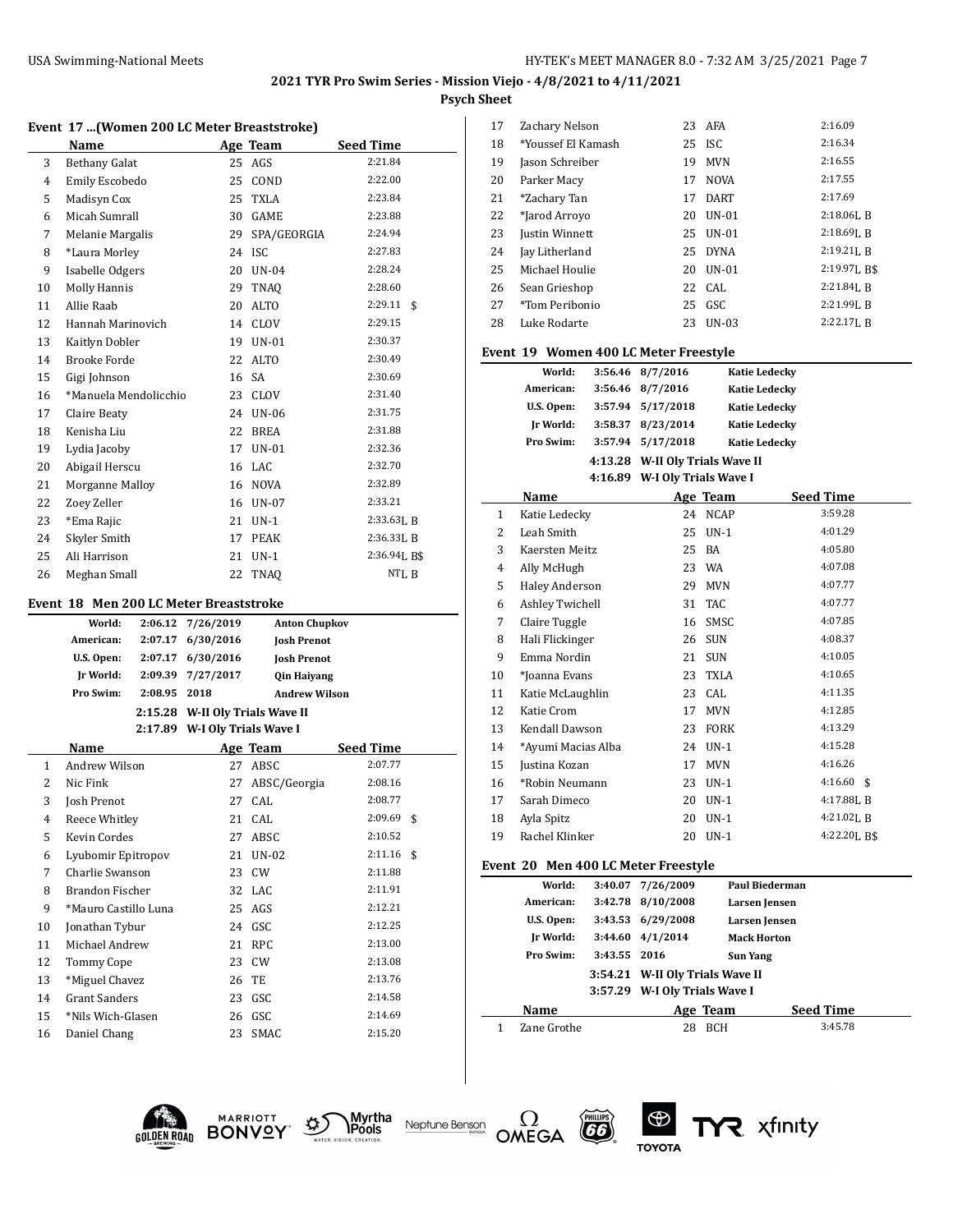$\overline{\phantom{0}}$ 

### **Event 20 ...(Men 400 LC Meter Freestyle)**

|    | Name                 |    | Age Team        | <b>Seed Time</b> |
|----|----------------------|----|-----------------|------------------|
| 2  | *Marwan El Kamash    | 27 | <b>ISC</b>      | 3:48.62          |
| 3  | Patrick Callan       | 21 | <b>UN-01</b>    | 3:49.34          |
| 4  | Trenton Julian       | 22 | CAL             | 3:49.47          |
| 5  | Chris Wieser         | 25 | <b>DART</b>     | 3:50.23          |
| 6  | Jordan Wilimovsky    | 26 | KSWM            | 3:50.63          |
| 7  | <b>Brooks Fail</b>   | 21 | $UN-1$          | 3:50.72          |
| 8  | Zach Yeadon          | 21 | CAL.            | 3:51.16          |
| 9  | Mikey Calvillo       | 20 | ISC/Unnattached | 3:51.36          |
| 10 | Dare Rose            | 18 | CAL             | 3:51.54          |
| 11 | *Khader Baqlah       | 22 | GSC             | 3:51.59          |
| 12 | Michael Brinegar     | 21 | <b>MVN</b>      | 3:52.01          |
| 13 | *Kushagra RAWAT      | 21 | <b>KSWM</b>     | 3:52.75          |
| 14 | *James Freeman       | 20 | $UN-01$         | 3:53.18<br>\$    |
| 15 | Arik Katz            |    | 19 VS           | 3:53.36          |
| 16 | *Batur Unlu          | 18 | $UN-01$         | 3:53.45          |
| 17 | Will Gallant         | 19 | <b>MVN</b>      | 3:53.61          |
| 18 | Andrew Seliskar      | 24 | CAL             | 3:53.61          |
| 19 | Christopher Mykkanen | 20 | <b>NOVA</b>     | 3:54.10          |
| 20 | Cole Kuster          | 19 | <b>CSTE</b>     | 3:55.94          |
| 21 | Dominic Margarino    | 20 | <b>USCA</b>     | $3:56.14$ \$     |
| 22 | Andrew Matejka       | 20 | <b>ALTO</b>     | 3:56.34<br>\$    |
| 23 | David Heron          | 26 | <b>MVN</b>      | 3:56.55          |
| 24 | Noah Brune           | 19 | $UN-01$         | 3:57.90LB        |
| 25 | Parker Reynolds      | 17 | <b>SMSC</b>     | $3:58.15$ , B    |
| 26 | Keaton Jones         | 16 | <b>NEP</b>      | $3:58.51$ [, B   |
| 27 | Matthew Chai         | 17 | <b>FAST</b>     | 3:59.97LB        |
| 28 | <b>Dylan Porges</b>  | 20 | <b>TAC</b>      | $4:00.01$ J, R   |

### **Event 21 Women 1500 LC Meter Freestyle**

|   | World:             | 15:20.48 5/17/2018               |             | <b>Katie Ledecky</b> |
|---|--------------------|----------------------------------|-------------|----------------------|
|   | American:          | 15:20.48 5/17/2018               |             | <b>Katie Ledecky</b> |
|   | U.S. Open:         | 15:20.48 5/17/2018               |             | Katie Ledecky        |
|   | Ir World:          | 15:28.36 8/24/2014               |             | <b>Katie Ledecky</b> |
|   | Pro Swim:          | 15:20.48 5/16/2018               |             | <b>Katie Ledecky</b> |
|   |                    | 16:44.60 W-II Oly Trials Wave II |             |                      |
|   |                    | 16:49.19 W-I Oly Trials Wave I   |             |                      |
|   | Name               |                                  | Age Team    | <b>Seed Time</b>     |
| 1 | Katie Ledecky      | 24                               | <b>NCAP</b> | 15:29.51             |
| 2 | Ashley Twichell    |                                  | 31 TAC      | 15:54.19             |
| 3 | Ally McHugh        |                                  | 23 WA       | 16:05.98             |
| 4 | Haley Anderson     | 29                               | <b>MVN</b>  | 16:11.73             |
| 5 | Leah Smith         |                                  | 25 UN-1     | 16:11.80             |
| 6 | *Ayumi Macias Alba |                                  | 24 UN-1     | 16:35.34             |
| 7 | Emma Nordin        | 21                               | <b>SUN</b>  | 16:36.69             |
| 8 | Sarah Dimeco       | 20                               | $UN-1$      | 16:49.30LB           |
|   |                    |                                  |             |                      |

|    | Event 22 Men 1500 LC Meter Freestyle |                  |                                  |                       |                  |
|----|--------------------------------------|------------------|----------------------------------|-----------------------|------------------|
|    | World:                               |                  | 14:31.02 8/4/2012                | <b>Yang Sun</b>       |                  |
|    | American:                            |                  | 14:39.48 8/13/2016               | <b>Connor Jaeger</b>  |                  |
|    | U.S. Open:                           |                  | 14:45.54 7/6/2008                | Peter Vanderkaay      |                  |
|    | Jr World:                            |                  | 14:46.09 8/25/2019               | Franko Grgic          |                  |
|    | Pro Swim:                            | 14:53.12 2016    |                                  | Jordan Wilimovsky     |                  |
|    |                                      |                  | 15:35.69 W-II Oly Trials Wave II |                       |                  |
|    |                                      |                  | 15:44.89 W-I Oly Trials Wave I   |                       |                  |
|    | Name                                 |                  |                                  | Age Team              | Seed Time        |
| 1  | Zane Grothe                          |                  | 28                               | BCH                   | 14:56.10         |
| 2  | Jordan Wilimovsky                    |                  | 26                               | KSWM                  | 14:59.94         |
| 3  | Michael Brinegar                     |                  | 21                               | <b>MVN</b>            | 15:00.82         |
| 4  | Arik Katz                            |                  | 19                               | VS                    | 15:05.93         |
| 5  | Will Gallant                         |                  | 19                               | <b>MVN</b>            | 15:18.39         |
| 6  | David Heron                          |                  | 26                               | MVN                   | 15:19.74         |
| 7  | Mikey Calvillo                       |                  | 20                               | ISC/Unnattached       | 15:23.51         |
| 8  | *Kushagra RAWAT                      |                  | 21                               | KSWM                  | 15:25.22         |
| 9  | *Marwan El Kamash                    |                  | 27                               | -ISC                  | 15:27.06         |
| 10 | Chris Wieser                         |                  | 25                               | DART                  | 15:29.67         |
| 11 | <b>Dylan Porges</b>                  |                  | 20                               | TAC                   | 15:31.46         |
| 12 | Noah Brune                           |                  | 19                               | UN-01                 | 15:36.56         |
| 13 | Cole Kuster                          |                  |                                  | 19 CSTE               | 15:39.04         |
| 14 | Matthew Chai                         |                  | 17                               | FAST                  | 15:39.65         |
| 15 | Parker Reynolds                      |                  | 17                               | SMSC                  | 15:41.73         |
|    |                                      |                  |                                  |                       |                  |
|    | Event 23 Women 200 LC Meter IM       |                  |                                  |                       |                  |
|    | World:                               | 2:06.12 8/3/2015 |                                  | Katinka Hosszu        |                  |
|    |                                      |                  |                                  |                       |                  |
|    | American:                            |                  | 2:06.15 7/27/2009                | Ariana Kukors         |                  |
|    | U.S. Open:                           |                  | 2:08.32 7/29/2018                | <b>Kathleen Baker</b> |                  |
|    | Ir World:                            |                  | 2:09.98 1/29/2017                | <b>Rikako Ikee</b>    |                  |
|    | Pro Swim:                            | 2:08.66 2015     |                                  | Katinka Hosszu        |                  |
|    |                                      |                  | 2:15.26 W-II Oly Trials Wave II  |                       |                  |
|    |                                      |                  | 2:17.39 W-I Oly Trials Wave I    |                       |                  |
|    | Name                                 |                  |                                  | Age Team              | <b>Seed Time</b> |
| 1  | Kathleen Baker                       |                  |                                  | 24 TE/NYAC            | 2:08.75          |
| 2  | Melanie Margalis                     |                  | 29                               | SPA/GEORGIA           | 2:08.84          |
| 3  | Madisyn Cox                          |                  | 25                               | <b>TXLA</b>           | 2:09.03          |
| 4  | Meghan Small                         |                  | 22                               | TNAQ                  | 2:11.36          |
| 5  | Justina Kozan                        |                  | 17                               | <b>MVN</b>            | 2:11.55          |
| 6  | <b>Bethany Galat</b>                 |                  | 25                               | AGS                   | 2:12.90          |
| 7  | Leah Smith                           |                  | 25                               | $UN-1$                | 2:13.13          |
| 8  | Katie McLaughlin                     |                  | 23                               | CAL                   | 2:13.80          |
| 9  | Kelly Pash                           |                  | 20                               | TEX                   | 2:14.00          |
| 10 | <b>Brooke Forde</b>                  |                  | 22                               | ALTO                  | 2:14.04          |
| 11 | *Monika Gonzalez-Hermosillo          |                  | 25                               | AGS                   | 2:14.16          |
| 12 | Kenisha Liu                          |                  | 22                               | BREA                  | 2:14.33          |
| 13 | Katie Drabot                         |                  | 23                               | ALTO                  | 2:14.46          |
| 14 | Emily Escobedo                       |                  | 25                               | COND                  | 2:14.84          |
| 15 | Claire Tuggle                        |                  | 16                               | SMSC                  | 2:16.35          |
| 16 | Isabelle Odgers                      |                  | 20                               | UN-04                 | 2:16.53          |
| 17 | Katie Crom                           |                  | 17                               | MVN                   | 2:16.67          |









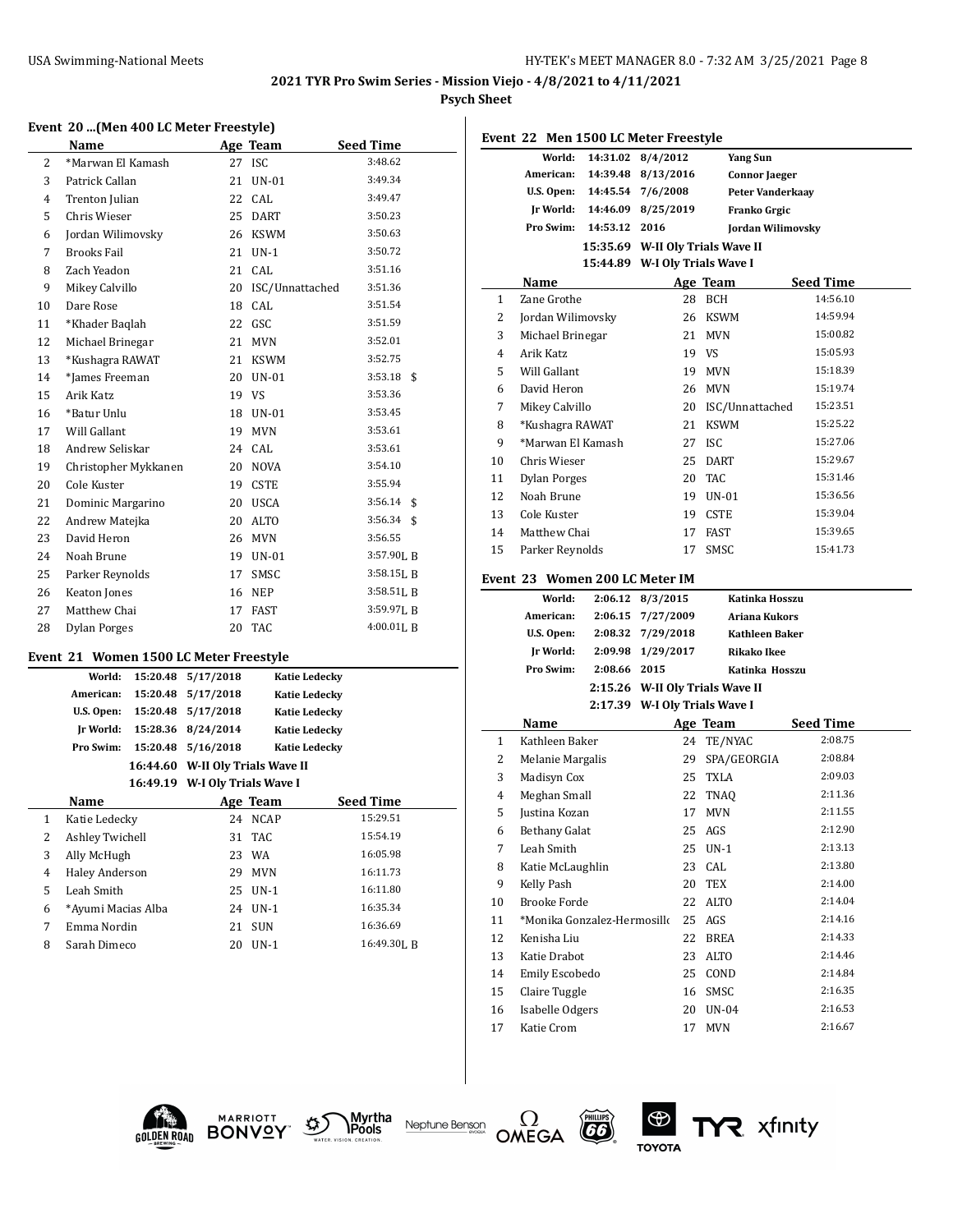### **Event 23 ...(Women 200 LC Meter IM)**

|    | Name              |    | Age Team    | <b>Seed Time</b> |
|----|-------------------|----|-------------|------------------|
| 18 | Janelle Rudolph   | 18 | ALTO        | 2:16.84          |
| 19 | *Diana Petkova    | 20 | $UN-05$     | 2:16.88<br>#     |
| 20 | Gigi Johnson      |    | 16 SA       | 2:16.93          |
| 21 | Kaitlyn Dobler    | 19 | $UN-01$     | $2:17.42$ , B    |
| 22 | *Laura Morley     | 24 | ISC         | $2:18.15$ , B    |
| 23 | *Robin Neumann    | 23 | $UN-1$      | $2:18.41$ J, B\$ |
| 24 | *Jade Foelske     | 19 | <b>SUN</b>  | $2:18.76$ , R    |
| 25 | Micah Sumrall     | 30 | GAME        | $2:20.23$ , B    |
| 26 | Hallie Kinsey     | 20 | <b>USCA</b> | $2:21.43$ , B\$  |
| 27 | Danielle Herrmann | 33 | <b>CLOV</b> | $2:21.46$ , R    |
| 28 | Ashlyn Fiorilli   | 19 | SCAL        | $2:23.67$ , B    |
| 29 | Zoey Zeller       | 16 | UN-07       | $2:25.93$ J, B   |
| 30 | Morganne Malloy   | 16 | <b>NOVA</b> | $2:30.61$ . R    |
| 31 | Lydia Jacoby      | 17 | $UN-01$     | 2:36.68LB        |

### **Event 24 Men 200 LC Meter IM**

|              | World:               | 1:54.00 | 7/28/2011             | <b>Ryan Lochte</b>      |                  |
|--------------|----------------------|---------|-----------------------|-------------------------|------------------|
|              | American:            | 1:54.00 | 7/28/2011             | <b>Ryan Lochte</b>      |                  |
|              | U.S. Open:           | 1:54.56 | 7/10/2009             | <b>Ryan Lochte</b>      |                  |
|              | Ir World:            | 1:57.06 | 7/27/2017             | Qin Haiyang             |                  |
|              | Pro Swim:            | 1:56.32 | 2012                  | <b>Michael Phelps</b>   |                  |
|              |                      | 2:03.02 |                       | W-II Oly Trials Wave II |                  |
|              |                      | 2:04.09 | W-I Oly Trials Wave I |                         |                  |
|              | Name                 |         |                       | Age Team                | <b>Seed Time</b> |
| $\mathbf{1}$ | Michael Andrew       |         | 21                    | <b>RPC</b>              | 1:56.83          |
| 2            | Abrahm DeVine        |         | 24                    | TE                      | 1:57.66          |
| 3            | Ryan Lochte          |         | 36                    | GSC                     | 1:57.76          |
| 4            | Andrew Seliskar      |         |                       | 24 CAL                  | 1:58.01          |
| 5            | *Hugo Gonzalez       |         | 22                    | $UN-01$                 | $1:58.63$ #      |
| 6            | Josh Prenot          |         | 27                    | CAL                     | 1:59.04          |
| 7            | Caeleb Dressel       |         | 24                    | GSC                     | 1:59.97          |
| 8            | *Tom Peribonio       |         | 25                    | GSC                     | 2:00.07          |
| 9            | <b>Grant Sanders</b> |         | 23                    | GSC                     | 2:00.14          |
| 10           | <b>Tommy Cope</b>    |         | 23                    | <b>CW</b>               | 2:00.40          |
| 11           | Jay Litherland       |         | 25                    | <b>DYNA</b>             | 2:00.64          |
| 12           | Daniel Gloude        |         | 24                    | <b>CSTE</b>             | 2:00.74          |
| 13           | *Jarod Arroyo        |         | 20                    | $UN-01$                 | 2:00.91          |
| 14           | *Etay Gurevich       |         | 25                    | $UN-1$                  | 2:01.91          |
| 15           | Destin Lasco         |         | 19                    | CAL                     | 2:02.23          |
| 16           | Nic Fink             |         | 27                    | ABSC/Georgia            | 2:02.93          |
| 17           | Charlie Swanson      |         | 23                    | <b>CW</b>               | 2:03.33          |
| 18           | *Khader Baqlah       |         | 22                    | GSC                     | 2:03.48          |
| 19           | *Zachary Tan         |         | 17                    | <b>DART</b>             | 2:03.57          |
| 20           | Michael Tenney       |         | 22                    | <b>BREA</b>             | 2:04.04          |
| 21           | Jonathan Tybur       |         | 24                    | GSC                     | $2:04.42$ , B    |
| 22           | Trenton Julian       |         | 22                    | CAL                     | $2:04.75$ , B    |
| 23           | Sean Grieshop        |         | 22                    | CAL                     | $2:05.33$ J, B   |
| 24           | *Kristofer Rogic     |         | 22                    | <b>CSUB</b>             | $2:05.57$ , B    |
| 25           | <b>Brooks Fail</b>   |         | 21                    | $UN-1$                  | 2:05.76LB        |
| 26           | Reece Whitley        |         | 21                    | CAL                     | 2:05.88L B\$     |
|              |                      |         |                       |                         |                  |

| Max Vega Cuevas   |    |      | $2:06.26$ . R                                       |
|-------------------|----|------|-----------------------------------------------------|
| Andrew Wilson     | 27 | ABSC | $2:06.54$ LR                                        |
| Sebastien Sergile | 17 | -SA  | $2:07.01$ , B                                       |
| Drew Loy          |    |      | $2:07.04$ L R                                       |
| Daniel Chang      |    |      | $2:07.30$ . R                                       |
| *Nils Wich-Glasen |    |      | 2:08.99LB                                           |
| Justin Winnett    |    |      | $2:14.13$ , R                                       |
|                   |    |      | 17 UN-05<br>23 GSC<br>23 SMAC<br>26 GSC<br>25 UN-01 |

### **Event 25 Women 200 LC Meter Backstroke**

| суені 25<br>WOMEN ZUU LU METER DACKSTIOKE |                                             |              |                                 |                           |                  |
|-------------------------------------------|---------------------------------------------|--------------|---------------------------------|---------------------------|------------------|
|                                           | World:                                      |              | 2:03.35 7/26/2019               | <b>Regan Smith</b>        |                  |
|                                           | American:                                   | 2:03.35      | 7/26/2019                       | <b>Regan Smith</b>        |                  |
|                                           | U.S. Open:                                  |              | 2:05.68 6/25/2013               | <b>Missy Franklin</b>     |                  |
|                                           | Jr World:                                   |              | 2:03.35 7/26/2019               | <b>Regan Smith</b>        |                  |
|                                           | Pro Swim:                                   |              | 2:05.94 1/19/2020               | <b>Regan Smith</b>        |                  |
|                                           |                                             |              | 2:12.94 W-II Oly Trials Wave II |                           |                  |
|                                           |                                             |              | 2:14.69 W-I Oly Trials Wave I   |                           |                  |
|                                           | Name                                        |              |                                 | Age Team                  | <b>Seed Time</b> |
| 1                                         | Kathleen Baker                              |              |                                 | 24 TE/NYAC                | 2:06.46          |
| $\overline{2}$                            | Lisa Bratton                                |              | 24                              | AGS                       | 2:07.91          |
| 3                                         | Isabelle Stadden                            |              |                                 | 18 UN-1                   | 2:08.16          |
| 4                                         | Hali Flickinger                             |              |                                 | 26 SUN                    | 2:08.36          |
| 5                                         | Phoebe Bacon                                |              |                                 | 18 UN-01                  | 2:08.82          |
| 6                                         | Lucie Nordmann                              |              |                                 | 20 ALTO                   | 2:10.55          |
| 7                                         | Olivia Smoliga                              |              |                                 | 26 ABSC/Georgia           | 2:10.64          |
| 8                                         | Amy Bilquist                                |              |                                 | 23 SAC                    | 2:11.28          |
| 9                                         | Sherridon Dressel                           |              |                                 | 22 UN-03                  | 2:12.03          |
| 10                                        | Rhyan White                                 |              |                                 | 21 BAMA                   | 2:12.87<br>\$    |
| 11                                        | Emma Karam                                  |              |                                 | <b>16 RENO</b>            | 2:14.25          |
| 12                                        | <b>Taylor McCoy</b>                         |              |                                 | 21 COUG/WSU               | 2:14.46          |
| 13                                        | Justina Kozan                               |              |                                 | 17 MVN                    | 2:16.27L B       |
| 14                                        | Maddie Hart                                 |              | 23                              | BSC                       | 2:16.63L B\$     |
| 15                                        | Aria Bernal                                 |              | 20                              | <b>UN-07</b>              | 2:16.99LB        |
| 16                                        | Ally McHugh                                 |              |                                 | 23 WA                     | $2:19.42$ J, B   |
| 17                                        | Ayla Spitz                                  |              |                                 | 20 UN-1                   | 2:19.44LB        |
|                                           |                                             |              |                                 |                           |                  |
|                                           | <b>Event 26 Men 200 LC Meter Backstroke</b> |              |                                 |                           |                  |
|                                           | World:                                      | 1:51.92      | 7/31/2009                       | <b>Aaron Peirsol</b>      |                  |
|                                           | American:                                   |              | 1:51.92 7/31/2009               | <b>Aaron Peirsol</b>      |                  |
|                                           | U.S. Open:                                  |              | 1:53.08 7/11/2009               | <b>Aaron Peirsol</b>      |                  |
|                                           | Ir World:                                   |              | 1:55.14 6/28/2017               | <b>Kliment Kolesnikov</b> |                  |
|                                           | Pro Swim:                                   | 1:55.04 2017 |                                 | Xu Jiayu                  |                  |
|                                           |                                             |              | 2:00.81 W-II Oly Trials Wave II |                           |                  |
|                                           |                                             |              | 2:02.99 W-I Oly Trials Wave I   |                           |                  |
|                                           | Name                                        |              |                                 | Age Team                  | <b>Seed Time</b> |
| 1                                         | Ryan Murphy                                 |              |                                 | 25 CAL                    | 1:54.12          |
| 2                                         | *Chris Reid                                 |              | 25                              | WOLF                      | 1:57.04          |
| 3                                         | Bryce Mefford                               |              |                                 | 22 CAL                    | 1:57.39          |
| 4                                         | Daniel Carr                                 |              |                                 | 22 CAL                    | 1:58.13<br>\$    |
| 5                                         | *Hugo Gonzalez                              |              |                                 | 22 UN-01                  | 1:58.35<br>#     |
| 6                                         | Nicolas Albiero                             |              | 21                              | <b>UOFL</b>               | 1:58.57          |
| 7                                         | Will Grant                                  |              | 19                              | VS                        | 1:59.52          |
| 8                                         | *Zheng Quah                                 |              |                                 | 24 CAL                    | 2:00.06          |
|                                           |                                             |              |                                 |                           |                  |





Myrtha<br>**\Pools** Neptune Benson





**R** xfinity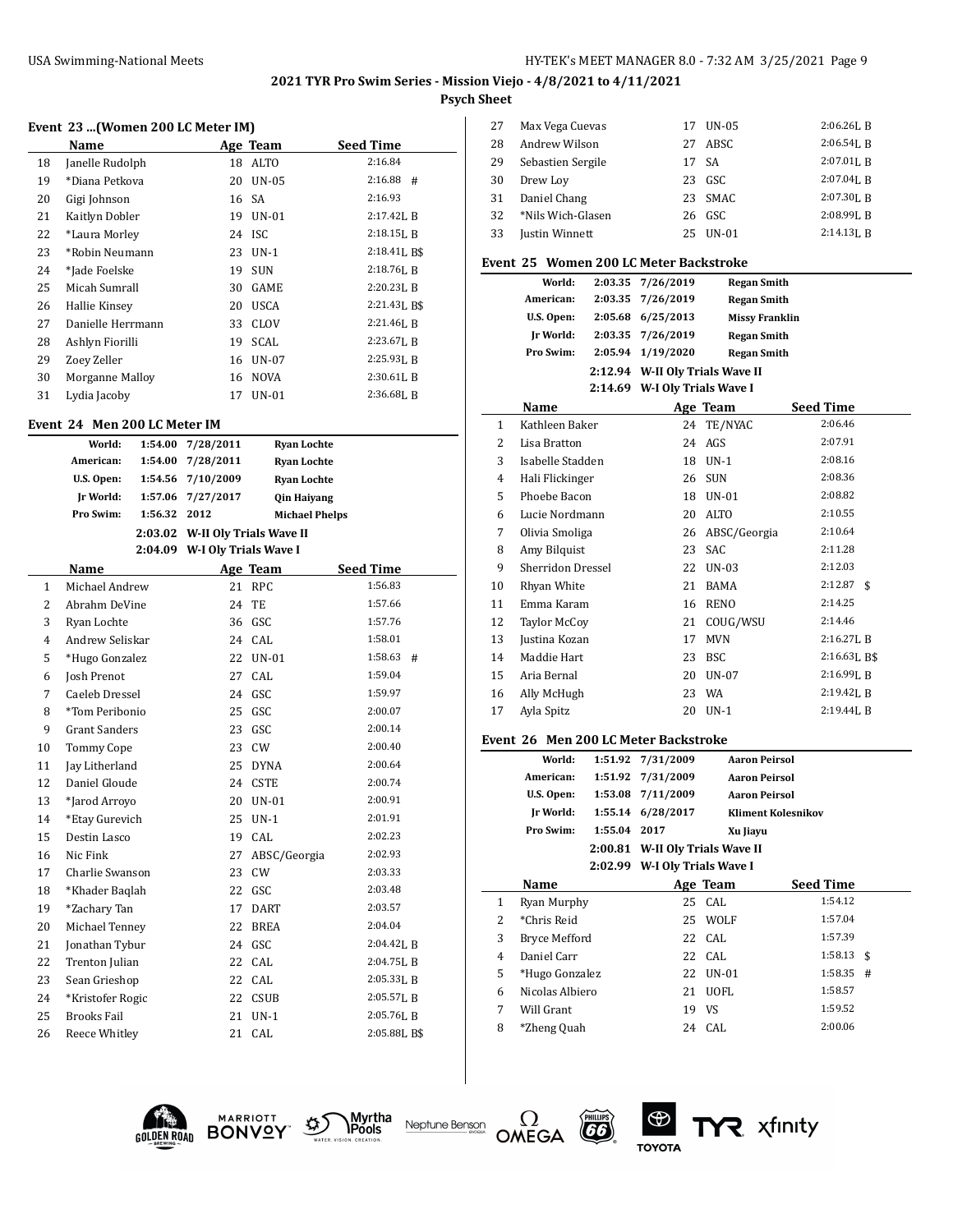$\overline{a}$ 

## **Psych Sheet**

### **Event 26 ...(Men 200 LC Meter Backstroke)**

|    | Name                  |    | Age Team     | <b>Seed Time</b> |
|----|-----------------------|----|--------------|------------------|
| 9  | Chase Kalisz          | 27 | ABSC/Georgia | 2:00.14          |
| 10 | Keaton Jones          | 16 | <b>NEP</b>   | 2:00.28          |
| 11 | Jake Marcum           | 20 | BAMA         | 2:00.78<br>\$    |
| 12 | *Andy Xianyang Song   |    | 22 CAL       | 2:01.34          |
| 13 | Harry Homans          | 21 | <b>USCA</b>  | 2:01.37          |
| 14 | *Anthony Rincon       | 19 | <b>VS</b>    | 2:01.78          |
| 15 | Destin Lasco          | 19 | CAL          | 2:01.81          |
| 16 | *Sebastian Somerset   | 20 | $UN-03$      | $2:01.81$ #      |
| 17 | Jack Aikins           | 18 | SA           | 2:02.01          |
| 18 | Gabriel Jett          | 18 | <b>CLOV</b>  | 2:02.55          |
| 19 | Diego Camacho Salgado | 18 | UN-02        | 2:03.86LB        |
| 20 | <b>Brooks Fail</b>    | 21 | $UN-1$       | $2:04.56$ , B    |
| 21 | Jack Kirby            | 20 | $UN-02$      | 2:05.59L B#      |
| 22 | *Kristofer Rogic      | 22 | <b>CSUB</b>  | $2:06.03$ , B    |
| 23 | Kyle Brill            | 17 | <b>CANY</b>  | $2:13.18$ , B    |

#### **Event 27 Women 100 LC Meter Freestyle**

|                | World:                   | 51.71 | 7/23/2017                     | <b>Sarah Sjostrom</b> |                  |
|----------------|--------------------------|-------|-------------------------------|-----------------------|------------------|
|                | American:                |       | 52.04 7/26/2019               | <b>Simone Manuel</b>  |                  |
|                | U.S. Open:               | 52.54 | 7/25/2018                     | <b>Simone Manuel</b>  |                  |
|                | Jr World:                | 52.70 | 8/11/2016                     | Penny Oleksiak        |                  |
|                | Pro Swim:                | 53.12 | 2016                          | <b>Sarah Sjostrom</b> |                  |
|                |                          |       | 55.56 W-II Oly Trials Wave II |                       |                  |
|                |                          |       | 56.29 W-I Oly Trials Wave I   |                       |                  |
|                | Name                     |       |                               | Age Team              | <b>Seed Time</b> |
| $\mathbf{1}$   | Simone Manuel            |       | 24                            | ALTO                  | 52.04            |
| 2              | <b>Mallory Comerford</b> |       | 23                            | CARD                  | 52.98            |
| 3              | Abbey Weitzeil           |       | 24                            | CAL                   | 53.18            |
| $\overline{4}$ | *Beryl Gastaldello       |       | 26                            | AGS                   | 53.40            |
| 5              | <b>Allison Schmitt</b>   |       | 30                            | <b>SUN</b>            | 53.80            |
| 6              | Katie McLaughlin         |       | 23                            | CAL                   | 54.15            |
| 7              | Olivia Smoliga           |       | 26                            | ABSC/Georgia          | 54.15            |
| 8              | Natalie Hinds            |       | 27                            | ABSC                  | 54.34            |
| 9              | Julie Meynen             |       | 23                            | <b>UN-06</b>          | 54.44            |
| 10             | *Katarzyna Wasick        |       | 29                            | TRA/UNLV              | 54.45            |
| 11             | Kelsi Dahlia             |       | 26                            | CARD                  | 54.56            |
| 12             | Amy Tang                 |       | 18                            | UN-01                 | 54.71            |
| 13             | Katie Ledecky            |       | 24                            | <b>NCAP</b>           | 54.74            |
| 14             | Isabel Ivey              |       | 20                            | $UN-1$                | 54.97            |
| 15             | Melanie Margalis         |       | 29                            | SPA/GEORGIA           | 55.18            |
| 16             | *Anika Apostalon         |       | 26                            | <b>NOVA</b>           | 55.29            |
| 17             | Amy Bilquist             |       | 23                            | SAC                   | 55.50            |
| 18             | Ali Deloof               |       | 26                            | TNAQ/NYAC             | 55.55            |
| 19             | Kenisha Liu              |       | 22                            | <b>BREA</b>           | 55.65            |
| 20             | Katie Drabot             |       | 23                            | <b>ALTO</b>           | 55.67            |
| 21             | *Remedy Rule             |       | 24                            | <b>TXLA</b>           | 55.71            |
| 22             | Lillie Nordmann          |       | 18                            | <b>ALTO</b>           | 55.83            |
| 23             | Justina Kozan            |       | 17                            | <b>MVN</b>            | 55.87            |
| 24             | Miki Dahlke              |       | 23                            | MACH                  | 55.91            |
| 25             | *Kalia Antoniou          |       | 21                            | BAMA                  | 55.92<br>\$      |
|                |                          |       |                               |                       |                  |

| 26 | *Amalie Mortensen    | 19 | $UN-10$      | 55.99<br>$\ast$ |
|----|----------------------|----|--------------|-----------------|
| 27 | *Eloise Riley        | 20 | $UN-1$       | 56.04<br>\$     |
| 28 | Janelle Rudolph      | 18 | ALTO         | 56.09           |
| 29 | Mandy Brenner        | 18 | SCAL         | 56.11           |
| 30 | Leah Gingrich        | 31 | <b>HURR</b>  | 56.14           |
| 31 | Lucie Nordmann       | 20 | <b>ALTO</b>  | 56.23           |
| 32 | Alyssa Marsh         | 23 | TE           | 56.24           |
| 33 | Allie Raab           | 20 | <b>ALTO</b>  | 56.37L B\$      |
| 34 | Gabi Albiero         | 19 | UOFL         | 56.42L B\$      |
| 35 | Brooke Forde         | 22 | ALTO         | 56.44L B        |
| 36 | Kaitlyn Dobler       | 19 | $UN-01$      | 56.53L B        |
| 37 | Katie Crom           | 17 | <b>MVN</b>   | 56.60LB         |
| 38 | Claire Tuggle        | 16 | SMSC         | 56.69L B        |
| 39 | Emma Wheal           | 19 | <b>ALTO</b>  | 56.71L B\$      |
| 40 | *Diana Petkova       | 20 | <b>UN-05</b> | 56.78L B#       |
| 41 | *Ema Rajic           | 21 | $UN-1$       | 56.96L B        |
| 42 | <b>Macky Hodges</b>  | 16 | <b>MVN</b>   | 57.19L B        |
| 43 | Gigi Johnson         | 16 | SA           | 57.23L B        |
| 44 | *Indra Vandenbussche | 19 | SMU          | 57.26L B        |
| 45 | Kendall Dawson       | 23 | <b>FORK</b>  | 57.34LB         |
| 46 | Alayna Connor        | 21 | <b>UN-08</b> | 57.39L B        |
| 47 | *Ioanna Evans        | 23 | <b>TXLA</b>  | 57.53LB         |
| 48 | Ali Harrison         | 21 | $UN-1$       | 58.62L B\$      |
| 49 | Aria Bernal          | 20 | $UN-07$      | 58.99L B        |
| 50 | *Jade Foelske        | 19 | <b>SUN</b>   | 59.91LB         |

### **Event 28 Men 100 LC Meter Freestyle**

| World:        |       | 7/30/2009                                                                                                                                                                 |                                                      |                                                                                                                                             |                                                                                                                 |
|---------------|-------|---------------------------------------------------------------------------------------------------------------------------------------------------------------------------|------------------------------------------------------|---------------------------------------------------------------------------------------------------------------------------------------------|-----------------------------------------------------------------------------------------------------------------|
| American:     |       |                                                                                                                                                                           |                                                      |                                                                                                                                             |                                                                                                                 |
| U.S. Open:    |       |                                                                                                                                                                           |                                                      |                                                                                                                                             |                                                                                                                 |
| Ir World:     |       |                                                                                                                                                                           |                                                      |                                                                                                                                             |                                                                                                                 |
| Pro Swim:     | 48.00 | 2016                                                                                                                                                                      |                                                      |                                                                                                                                             |                                                                                                                 |
|               |       |                                                                                                                                                                           |                                                      |                                                                                                                                             |                                                                                                                 |
|               |       |                                                                                                                                                                           |                                                      |                                                                                                                                             |                                                                                                                 |
| Name          |       |                                                                                                                                                                           |                                                      | <b>Seed Time</b>                                                                                                                            |                                                                                                                 |
|               |       |                                                                                                                                                                           |                                                      | 46.96                                                                                                                                       |                                                                                                                 |
| Zach Apple    |       | 23                                                                                                                                                                        | <b>MVN</b>                                           | 47.69                                                                                                                                       |                                                                                                                 |
| Dean Farris   |       | 23                                                                                                                                                                        | VS                                                   | 48.07                                                                                                                                       |                                                                                                                 |
|               |       | 32                                                                                                                                                                        | $UN-04$                                              | 48.17                                                                                                                                       |                                                                                                                 |
| *Dylan Carter |       | 25                                                                                                                                                                        | TE                                                   | 48.52                                                                                                                                       |                                                                                                                 |
|               |       | 26                                                                                                                                                                        | <b>TDPS</b>                                          | 48.52                                                                                                                                       |                                                                                                                 |
|               |       | 25                                                                                                                                                                        | <b>NCAC</b>                                          | 48.70                                                                                                                                       |                                                                                                                 |
|               |       |                                                                                                                                                                           |                                                      | 48.80                                                                                                                                       |                                                                                                                 |
| *Bruno Fratus |       |                                                                                                                                                                           | CSSC                                                 | 48.95                                                                                                                                       |                                                                                                                 |
|               |       | 22                                                                                                                                                                        |                                                      | 49.09                                                                                                                                       |                                                                                                                 |
| Jesse Novak   |       | 26                                                                                                                                                                        | <b>NOVA</b>                                          | 49.18                                                                                                                                       |                                                                                                                 |
| *Zheng Quah   |       |                                                                                                                                                                           |                                                      | 49.40                                                                                                                                       |                                                                                                                 |
| Ryan Hoffer   |       | 22                                                                                                                                                                        | $UN-02$                                              | 49.48 #                                                                                                                                     |                                                                                                                 |
| Drew Loy      |       | 23                                                                                                                                                                        | GSC                                                  | 49.78                                                                                                                                       |                                                                                                                 |
|               |       | 23                                                                                                                                                                        | BAMA                                                 | 49.79 \$                                                                                                                                    |                                                                                                                 |
|               |       |                                                                                                                                                                           |                                                      | 49.82                                                                                                                                       |                                                                                                                 |
|               |       | 20                                                                                                                                                                        | ISC/Israel                                           | 49.84                                                                                                                                       |                                                                                                                 |
|               |       | Caeleb Dressel<br>Nathan Adrian<br>*Santo Condorelli<br>Michael Chadwick<br>Andrew Seliskar<br>*Khader Baglah<br>*Jonathan Berneburg<br>*Mohamed Hassan<br>*Tomer Frankel | 46.91<br>46.96 7/25/2019<br>47.39 7/31/2019<br>47.57 | 10/30/2020<br>49.74 W-II Oly Trials Wave II<br>50.49 W-I Oly Trials Wave I<br>Age Team<br>24 GSC<br>24 CAL<br>31<br>GSC<br>24 CAL<br>24 ISC | <b>Cesar Cielo Filho</b><br><b>Caeleb Dressel</b><br><b>Ryan Held</b><br><b>Andrei Minakov</b><br>Nathan Adrian |